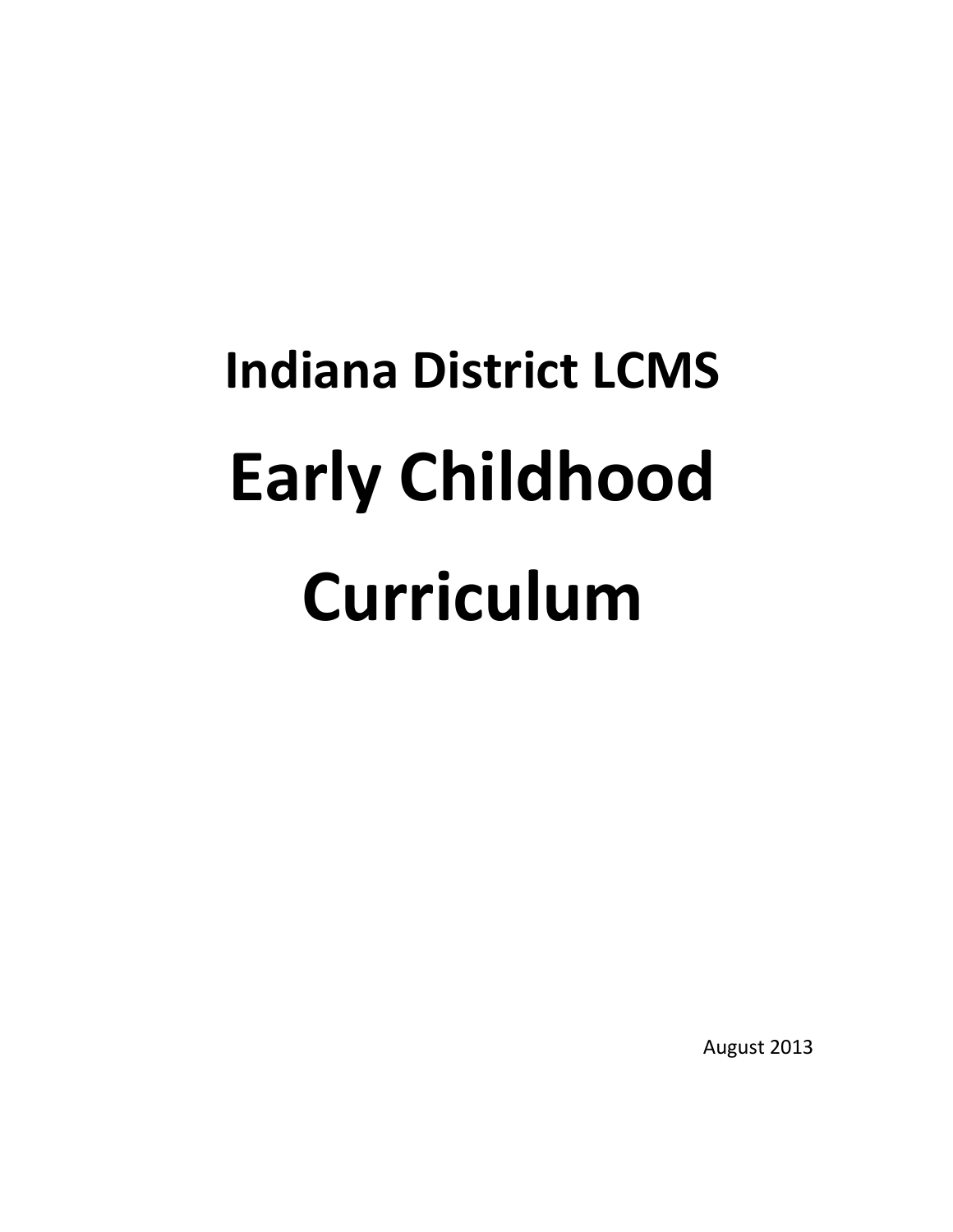# **Early Childhood Curriculum Indiana District; Lutheran Church-Missouri Synod (LCMS)**

"We want our schools to make sure their No. 1 purpose is to share the Gospel of Jesus Christ. Otherwise, we don't need to exist."- Dr. William Cochran, retired executive director of LCMS School Ministry.

In many cases, Lutheran Early Childhood Centers happen to be for parents and children the first opportunity to hear about Jesus Christ. Through this instruction at our centers and schools, the Holy Spirit strengthens the faith of children and families. For this purpose, the Early Childhood Cabinet has made it a priority to provide directors and teachers a curriculum built on the foundation of Jesus Christ. The goal of this curriculum is to provide the best possible Christian instruction to those entrusted to our care.

One of the critical pieces of the National Lutheran Schools Accreditation process and one of the Indiana Paths to Quality Rating System criteria for our early childhood programs is the development, adoption and implementation of a written curriculum. This guide, based on state standards and several other resources, is created to assist you and your early childhood staff, governing board, and congregation identify a more formal approach to curriculum development and implementation throughout your program.

This curriculum is based on several widely accepted early childhood principles listed as follows:

- Learning for young children is the result of interaction between a child's thoughts and experiences with materials, ideas and people.
- Children are best prepared when the education focus is on the "whole child" and covers all learning domains: language/literacy, math, science, social/emotional, spiritual, social studies, creative arts, and physical development.
- The role of *play* is prominent. Teachers support child's self-initiated play and introduce purposeful instructional activities that playfully engage children in learning.

High-quality early childhood classrooms include:

- A variety of learning opportunities (small groups, large groups and individual instruction)
- Developmentally appropriate materials
- A predictable, organized classroom environment
- A predictable, balanced schedule
- Attention to health and safety
- Engaging interactions with adults and peers
- Responsive, supportive, encouraging staff
- Involvement with families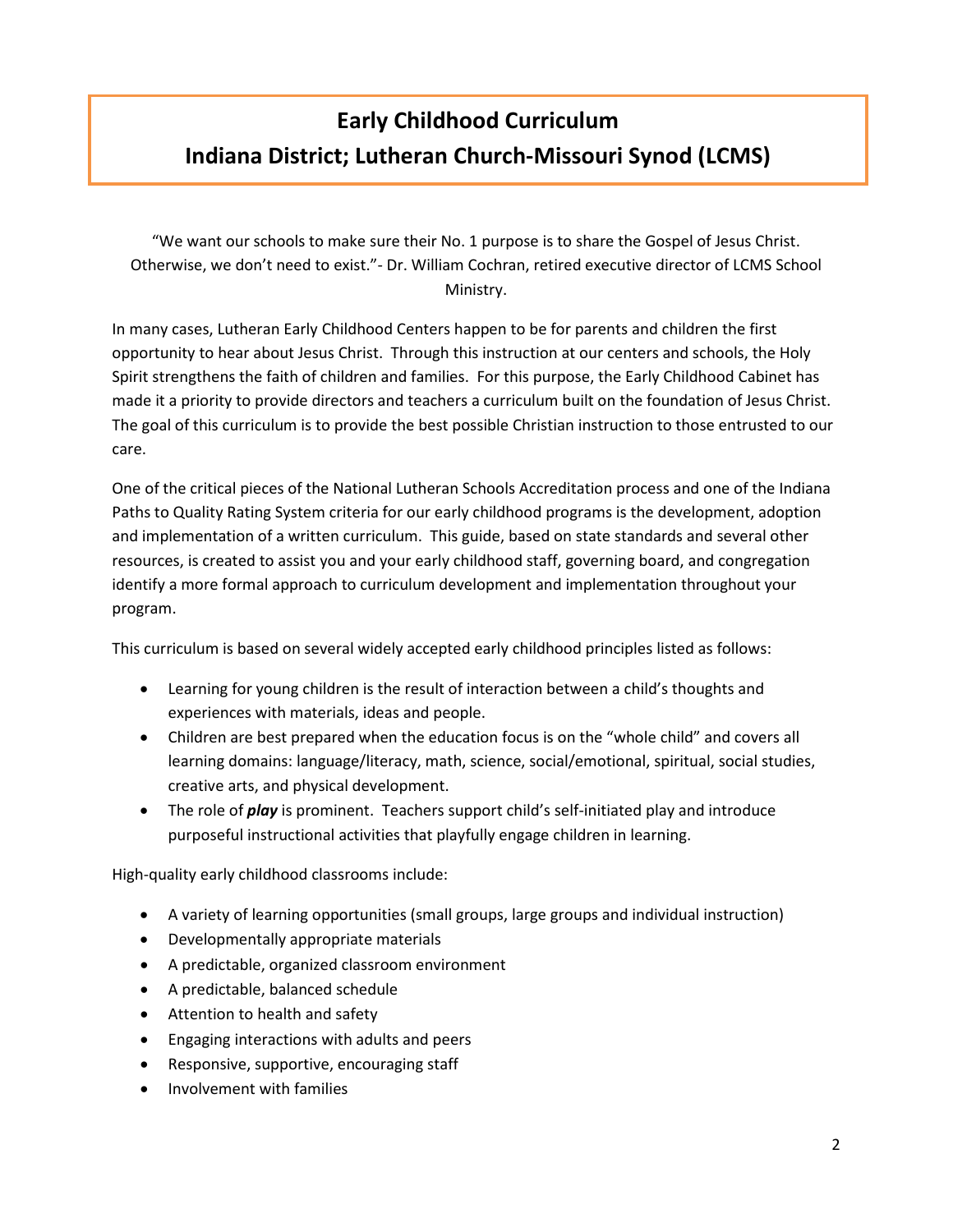Curricular outcomes are grouped in domains. However, early childhood educators understand and accept the premise that children do not learn in isolation, but through integration. Therefore, these domains are interrelated and should be considered components of the entire curriculum.

The following domains are included:

- Religion
- Language Arts
- Math
- Science
- Social Studies
- Social/Emotional Development
- Physical Health
- Creative Arts

# Indiana District- LCMS Early Childhood Cabinet

Recognition and thanks to the following individuals of the Indiana District- LCMS who have developed and formatted this early childhood curriculum:

- Dr. Jon Mielke
- Kathy Frank
- Chris Behmlander
- Tera Lewandowski

Curricular resources that have been utilized in the development of this curriculum include:

- High/Scope Curriculum
- Head Start Outcomes Framework
- Pacific Southwest District's Early Childhood Curriculum
- Indiana Foundations for Young Children
- Indiana's CORE Standards for Kindergarten
- Massachusetts' Early Childhood Curriculum
- Concordia University's Early Childhood Curriculum (Demonstration Preschool)
- Faith Lutheran Preschool, DeMotte, IN Curriculum
- St. John's Lutheran School, Elgin, IL Preschool Curriculum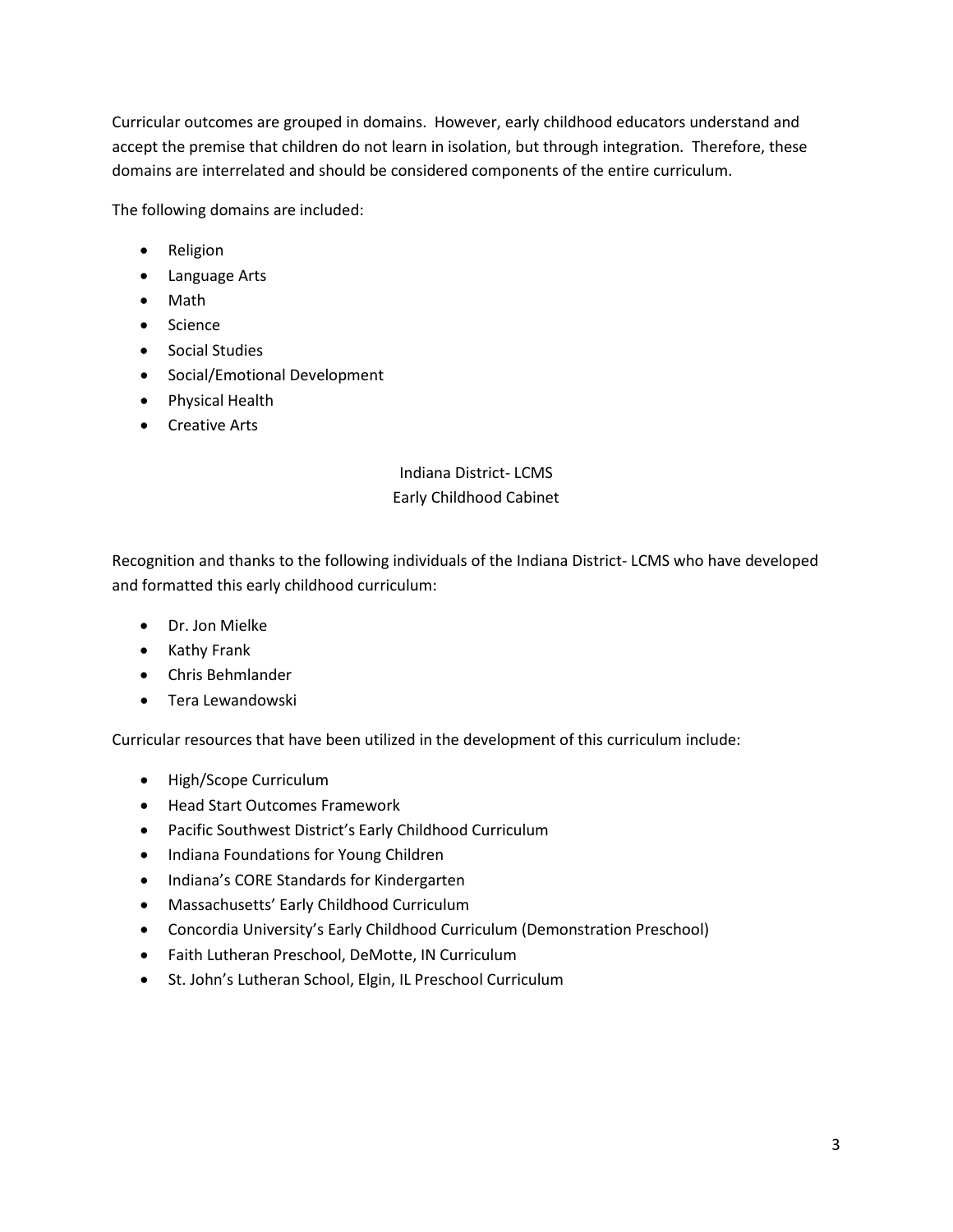# **Religion**

Spiritual development is the cornerstone of our Lutheran Early Childhood Centers. Therefore, the spiritual domain is presented first in keeping with the mission and ministry of our Lutheran Early Childhood Centers and the Indiana District, which is to share the life changing Gospel of Jesus Christ with young children and their families.

# *Philosophy*

The primary focus of the Lutheran Christian Faith is the belief that God sent His only Son, Jesus Christ, down from heaven to suffer and die on the cross and rise again from the dead to take away the sins of the world. Secondly, as Christians, we have been charged by our Savior with the power of the Holy Spirit to witness this Good News to the ends of the earth. To better accomplish this task, as members of His Church, we need to continue to grow in our relationship with God, our fellow Christians, and all whose lives are touched by His word. Finally, we believe that it is our responsibility to use our God-given talents to the best of our abilities and to be caring stewards of His creation.

# **R1** As a result of their schooling, *students will grow in a relationship with God, His Word and His created world.*

- **R1.1** Believe in the Triune God-Father, Son and Holy Spirit
- **R1.2** Believe that God created them, knows and loves them
- **R1.3** Realize their need for a Savior
- **R1.4** Believe that God sent Jesus to be their Savior and that He died and rose again
- **R1.5** Know their sins are forgiven and that they have the promise of eternal life
- **R1.6** Believe that God brings them into His family through Baptism **and** the hearing of His Word
- **R1.7** Recognize the work of the Holy Spirit in the development of their faith
- **R1.8** Believe that God hears and answers prayer
- **R1.9** Pray with their class, and on their own (Lord's Prayer (4s), repeat prayers, circle prayer, popcorn prayers, etc.)
- **R1.10** Believe that God is always with them (omnipresent), all knowing (omniscient), and all powerful (omnipotent)
- **R1.11** Believe that God cares for them and provides for their needs (family, home, friends, food)
- **R1.12** Know that God protects them and helps them in times of trouble
- **R1.13** Know that God created the heavens and the earth
- **R1.14** Trust that God keeps His promises and has a plan for our lives
- **R1.15** Believe that the Bible is God's Word
- **R1.16** Know they grow in faith by studying God's Word by the power of the Holy Spirit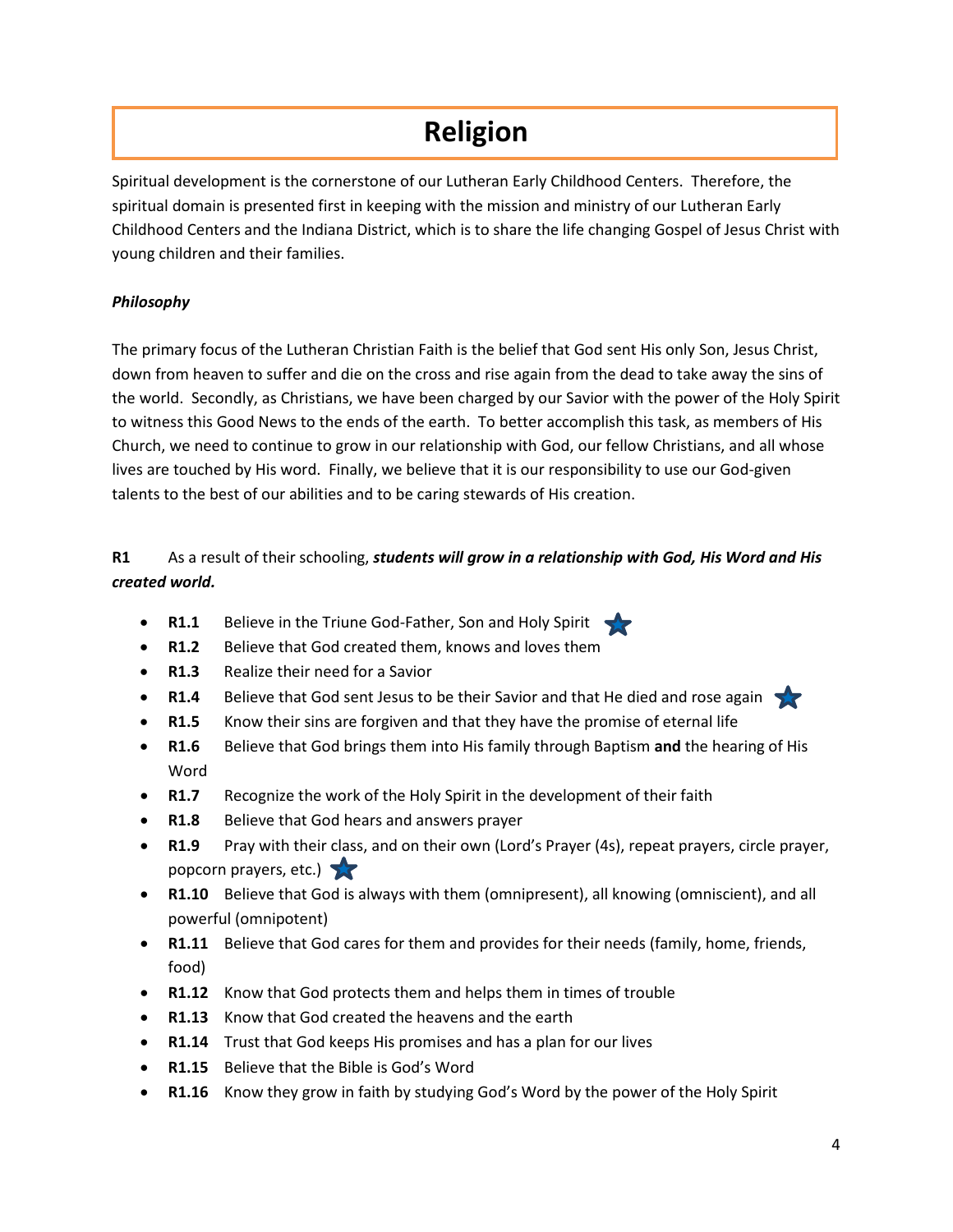- **R1.17** Celebrate God's love by listening to His Word
- **R1.18** Celebrate God's love as they worship and praise Him
- **R1.19** Know they grow in faith by worshipping Him
- **R1.20** Practice good stewardship with time, talents, and treasures
- **R1.21** Care for God's creation
- **R1.22** Recognize that God gives them joy and peace
- **R2** As a result of their schooling, *students will grow in a relationship with others.*
	- **R2.1** Realize that people of all nations are in God's family and are blessed by Him
	- **R2.2** Realize all people need a Savior
	- **R2.3** Share the Good News with believers and non-believers
	- **R2.4** Know that God helps them forgive one another
	- **R2.5** Know they grow in faith when they worship with others
	- **R2.6** Know they share God's love as they help and serve others
	- **R2.7** Recognize they should pray for others

#### *Suggested Learning Experiences*

*R1.1 Begin your religion time with a set call to worship addressing the Triune God so that students are familiar with the Father, Son and the Holy Spirit.*

*R1.4 Create sets of resurrection eggs for your students to tell the story of Jesus death and resurrection. Plastic Easter eggs can be programmed with small pictures or objects to help recall the events of Holy Week.* 

*R1.9 String a large button or bead on a long piece of ribbon. The ribbon should be long enough to stretch around the inside of your prayer circle. Allow the students to move the bead from one to another as they participate in circle prayers.*

*R1.16 Show your students that worship time is a special time to listen by allowing your students to light and set small, battery operated tea light candles on your altar. When the candles are lit, it is a special time to listen to God's word.* 

*R1.19 Organize a canned food drive, sponsor a missionary or collect offerings for a special cause. Encourage parents to have their children do special chores around their home to earn money that they will give as an offering.* 

*R2.3 Organize opportunities for your students to sing in church or to visit a nursing home. Emphasize that when they sing about Jesus for others that they are sharing the Good News of Jesus.*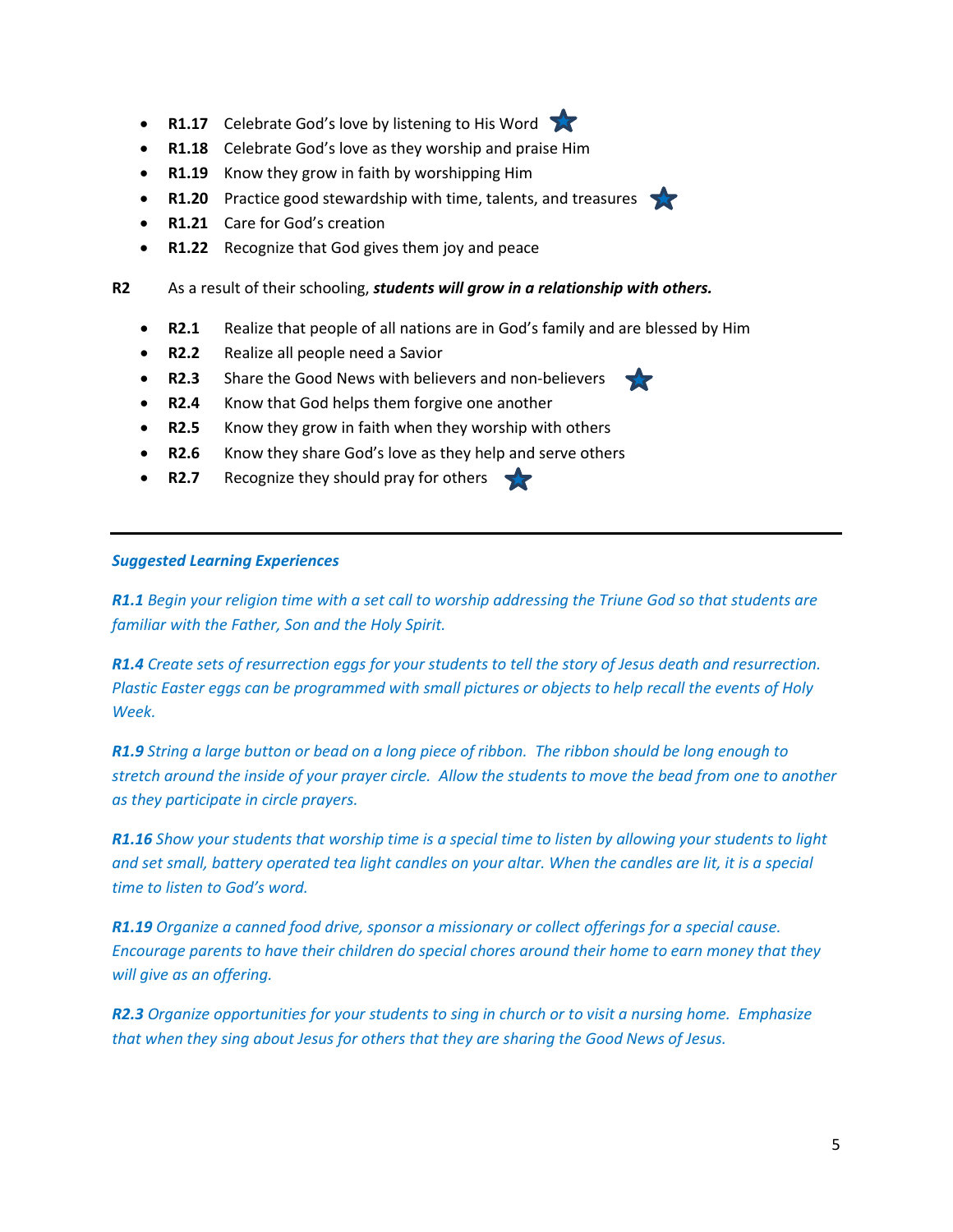*R2.7 Arrange for students to be prayer partners in their classroom. Share this information with parents so that students can also pray at home for their partners. Allow students to share prayer concerns during class time and pray as a class for these requests.*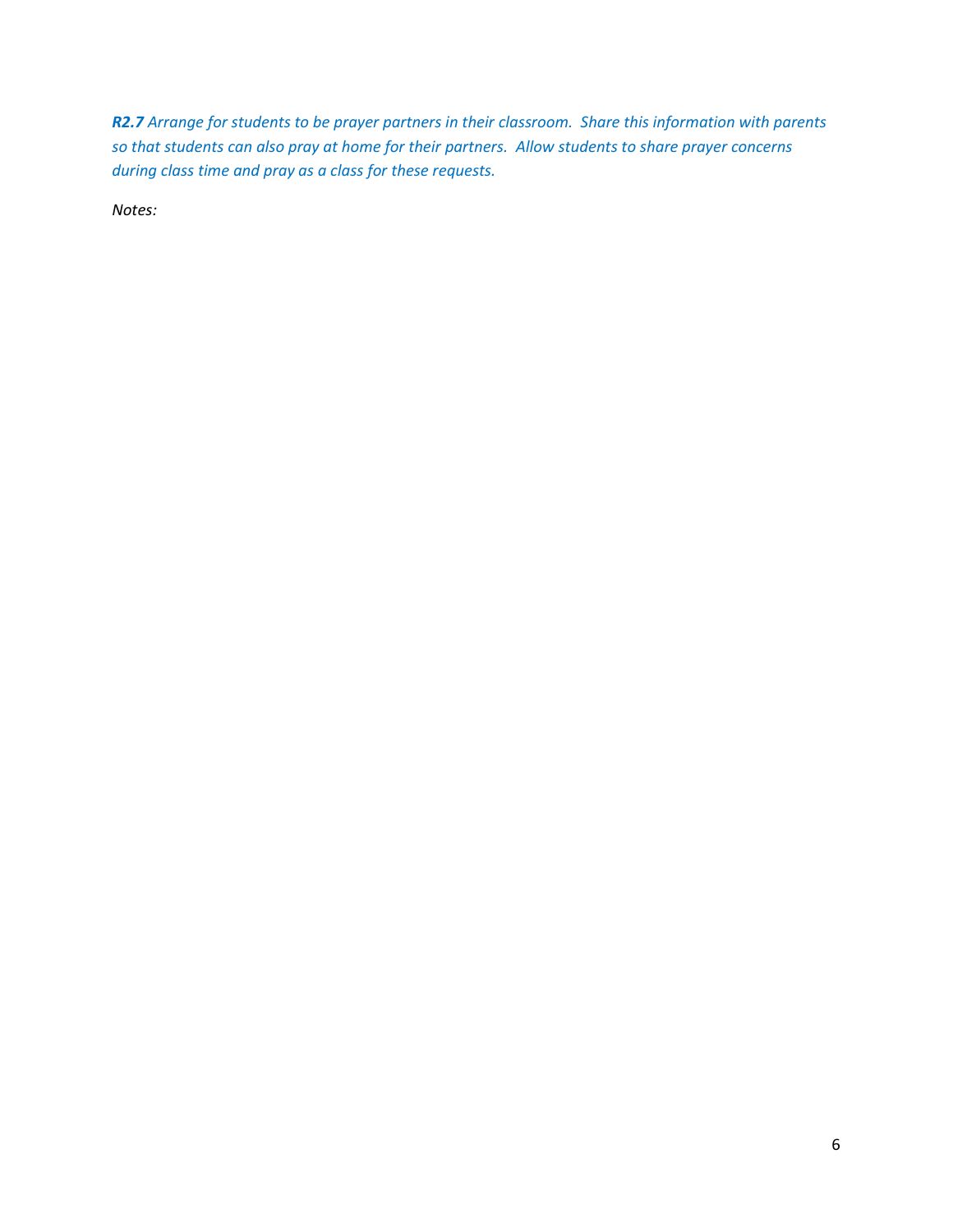# **Language Arts**

# *Philosophy*

Language Arts as a skill is the foundation for a child's success both in school and in the real world. As a result, the instruction must focus around the appropriate needs of the individual. Since each child is a unique gift from God, the school strives to meet the individual needs of each child through the instruction of Language Arts.

Each child is taught skills in grammar, pre-composition, speech, listening, handwriting, and spelling. This instruction is continuous and building throughout the curriculum to prepare the child for his or her role in life.

# **Alphabet Knowledge**

**LA1** As a result of their schooling, **students will develop knowledge of the English Language through a variety of experiences exposing them to the alphabet.**

- **LA1.1** Recognize the letters in the alphabet, upper and lower case with a minimum goal of 50%
- **LA1.2** Identify the letters in the alphabet in and out of sequence
- **LA1.3** Recognize their name in print
- **LA1.4** Differentiate between letters and numbers
- **LA1.5** Match upper and lower case letters (minimum goal of 50%)
- **LA1.6** Recite the letters in the alphabet

## **Book Knowledge**

**LA2** As a result of their schooling, **students will see themselves as readers and writers and engage in a variety of literacy-related behaviors***.*

- **LA2.1** Understand book conventions: front, back, top, bottom, left, right, turn one page at a time 77
- **LA2.2** Recognize basic book characteristics: cover, title, author, illustrator, photographer
- **LA2.3** Differentiate between text and pictures
- **LA2.4** Tell and retell stories
- **LA2.5** Track printed words as a story is read
- **LA2.6** Ask and answer questions, and make comments about printed materials
- **LA2.7** Show an interest in a variety of literature: fiction, non-fiction, poetry, fantasy, etc.
- **LA2.8** Comment on character and setting and attempt to predict what will happen next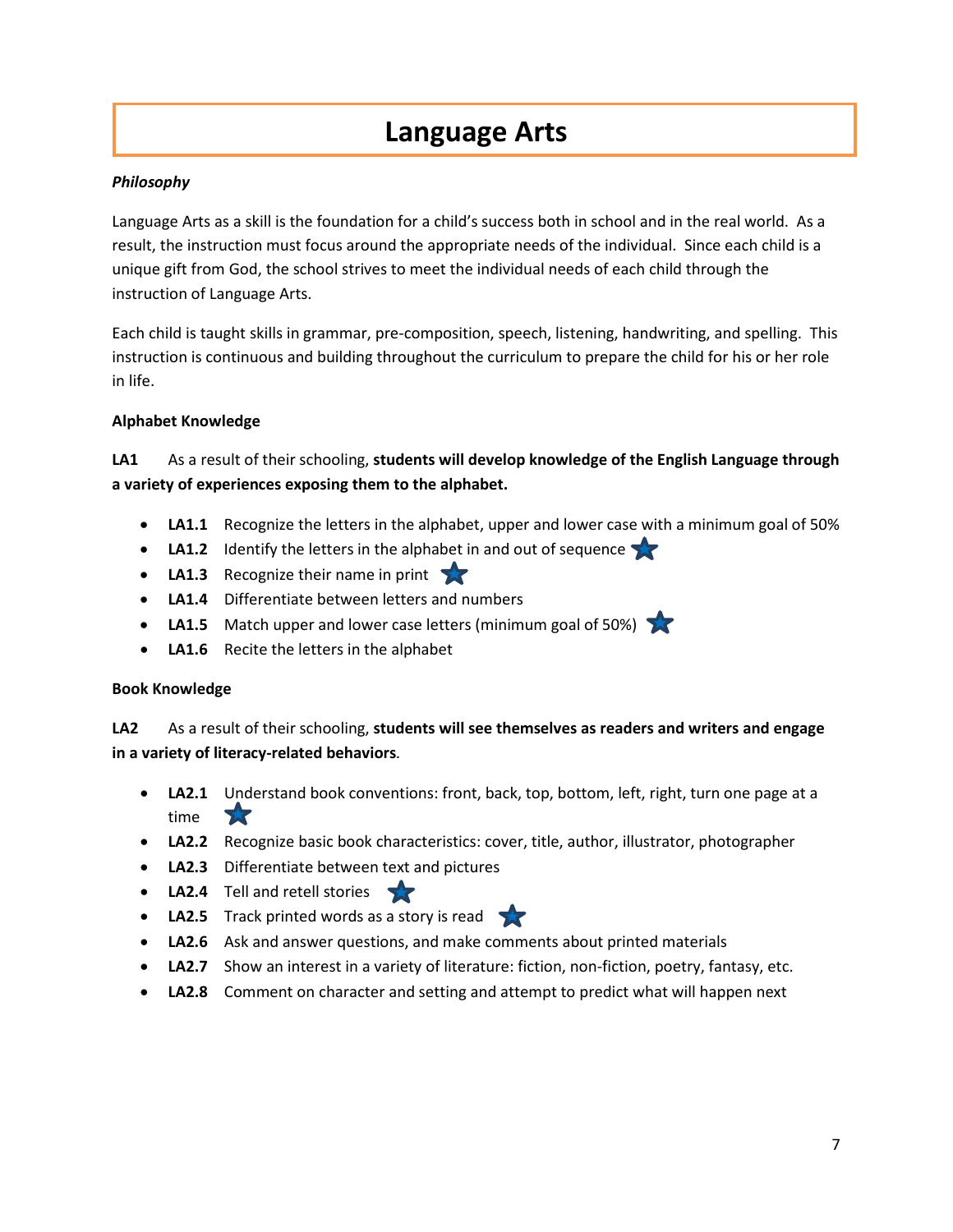# **Writing**

# **LA3** As a result of their schooling, **students will develop concepts of print, comprehend, interpret, evaluate, and use written materials.**

- LA3.1 Recognize writing is a way of communication and that print conveys a meaning
- LA3.2 Recognize print in everyday life: letters, numbers, own name, environmental print
- **LA3.3** Use scribbles and pictures, letters, and shapes to generate and express ideas
- **LA3.4** Recognize and write one's own name (only capital letter at the beginning)
- **LA3.5** Recognize and utilize left to right and top to bottom progression
- **LA3.6** Read their own writing
- **LA3.7** Dictate something for an adult to write down
- **LA3.8** Use a correct grasp of a variety of writing tools
- **LA3.9** Understand that letters are grouped together to form words and that words are grouped together to form sentences
- **LA3.10** Understand that words are separated by spaces
- **LA3.11** Give writing to someone as a means of communicating

# **Phonemic Awareness**

- **LA4** As a result of their schooling, **students will listen critically and analytically.**
	- **LA4.1** Recognize that each letter in the alphabet has a sound
	- **LA4.2** Identify initial sounds in words and names
	- **LA4.3** Make letter sound matches
	- **LA4.4** Recognize rhyming words and generate their own rhyming words (can be nonsense words)  $\sqrt{2}$
	- LA4.5 Recognize separate sounds in words (syllables)

# **Listening and Speaking**

**LA5** As a result of their schooling, **students will use spoken language effectively in formal and informal situations to communicate ideas and information and to ask and answer questions.**

- **LA5.1** Listen for 5 or more minutes for 3s and 10 or more minutes for 4s
- **LA5.2** Follow 2-3 step directions for 3s and 3 or more for 4s
- **LA5.3** Answer questions and communicates ideas
- **LA5.4** Hold conversations with multiple exchanges with peers and adults
- **LA5.5** Express self through language (expresses preferences, needs, feelings; shares ideas, experiences, observations, etc.)
- **LA5.6** Speak in complete sentences
- **LA5.7** Understand and use pronouns correctly
- **LA5.8** Speak with clarity and makes sense with peers and other adults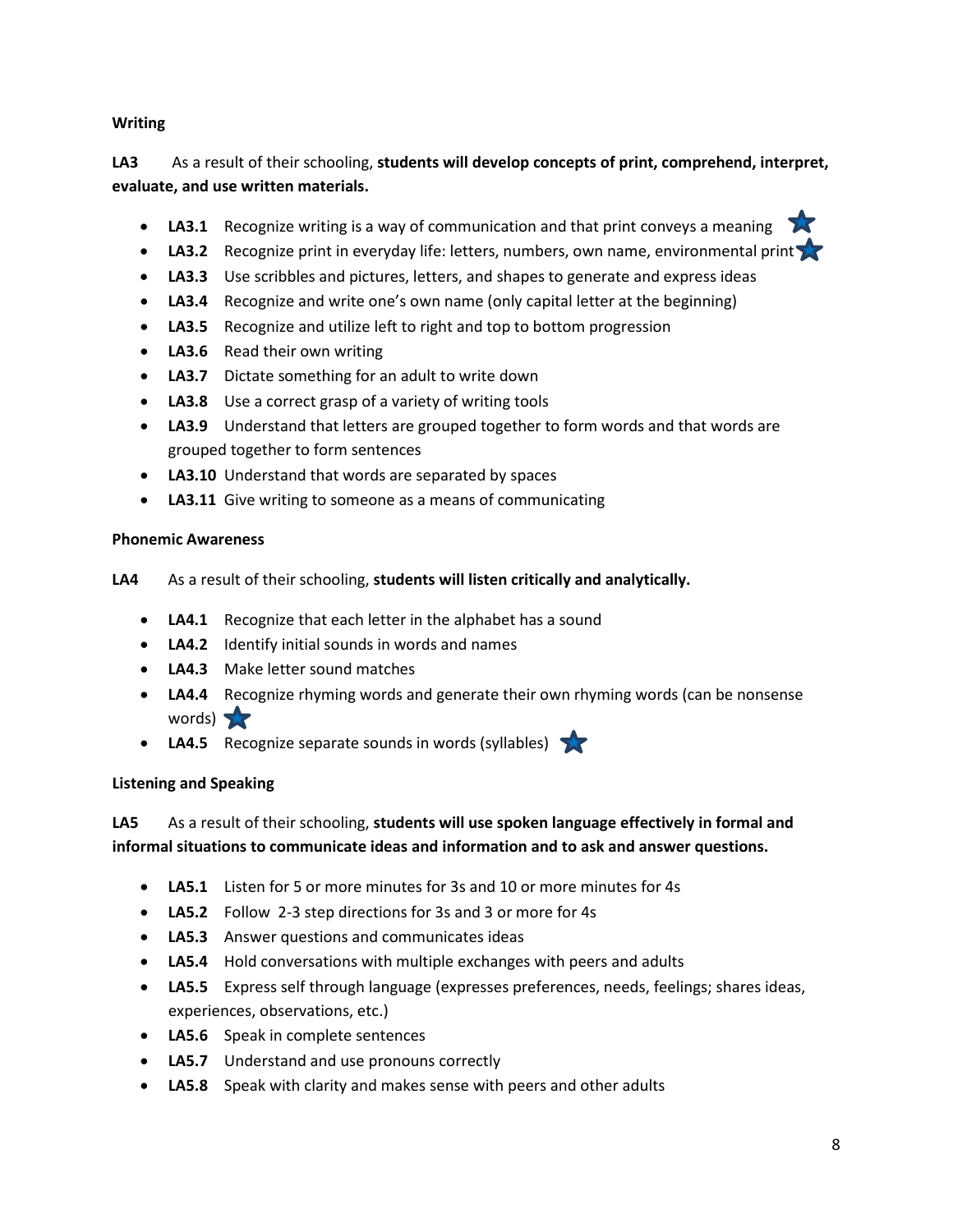- **LA5.9** Listen to others and take turns when speaking
- **LA5.10** Use and understand an increasingly complex vocabulary

#### *Suggested Learning Experiences*

*LA1.1 Send home a "Mystery Letter" Bag. Place two letters in a bag to send with the Star of the Week. The child finds something that starts with one of the letters for their show and tell. The class gets three guesses what letter he/she might have. Discuss letter formation, identification, and sound of the letter.*

*LA1.3 Use attendance items for children to recognize name in print (pick theme of the classroomapples, stars, monkeys).*

*LA1.5 Use a variety of seasonal and everyday materials to match upper and lower case (Easter Eggswrite letters on top and bottom/ Clear and white spoons) and have students match.*

*LA2.1 Use circle time to discuss how a book is to be held.*

*LA2.4 Use puppets, created materials, or storytelling bracelets to retell a story.*

*LA2.5 Use big books in circle time with pointers to show how print is tracked.*

*LA3.1 Create a writing center with a variety of materials (book making materials, writing tools, theme words).*

*LA3.1 Create journals for students to use. Use a variety of journal entries to encourage writing. Guide the students through the year to become independent writers*

*LA3.2 Create an environmental print wall or book. Invite families to send in words that match your letter you are working on and add it to the wall or book.*

*LA4.4 Create a "Rhyme-a-Saurus", by giving children one half of a pair of rhyming words, teacher keeps the other half. Show them the picture you have and let them figure out who has the rhyming match. Let them come feed the "Rhyme-a-Saurus" and chomp away!*

*LA4.5 Call syllables "Alligator Chomps" and instruct the students to move their arms like an alligator chomping as they say the word. Use printed words to match to the number of correct alligators (number of syllables).*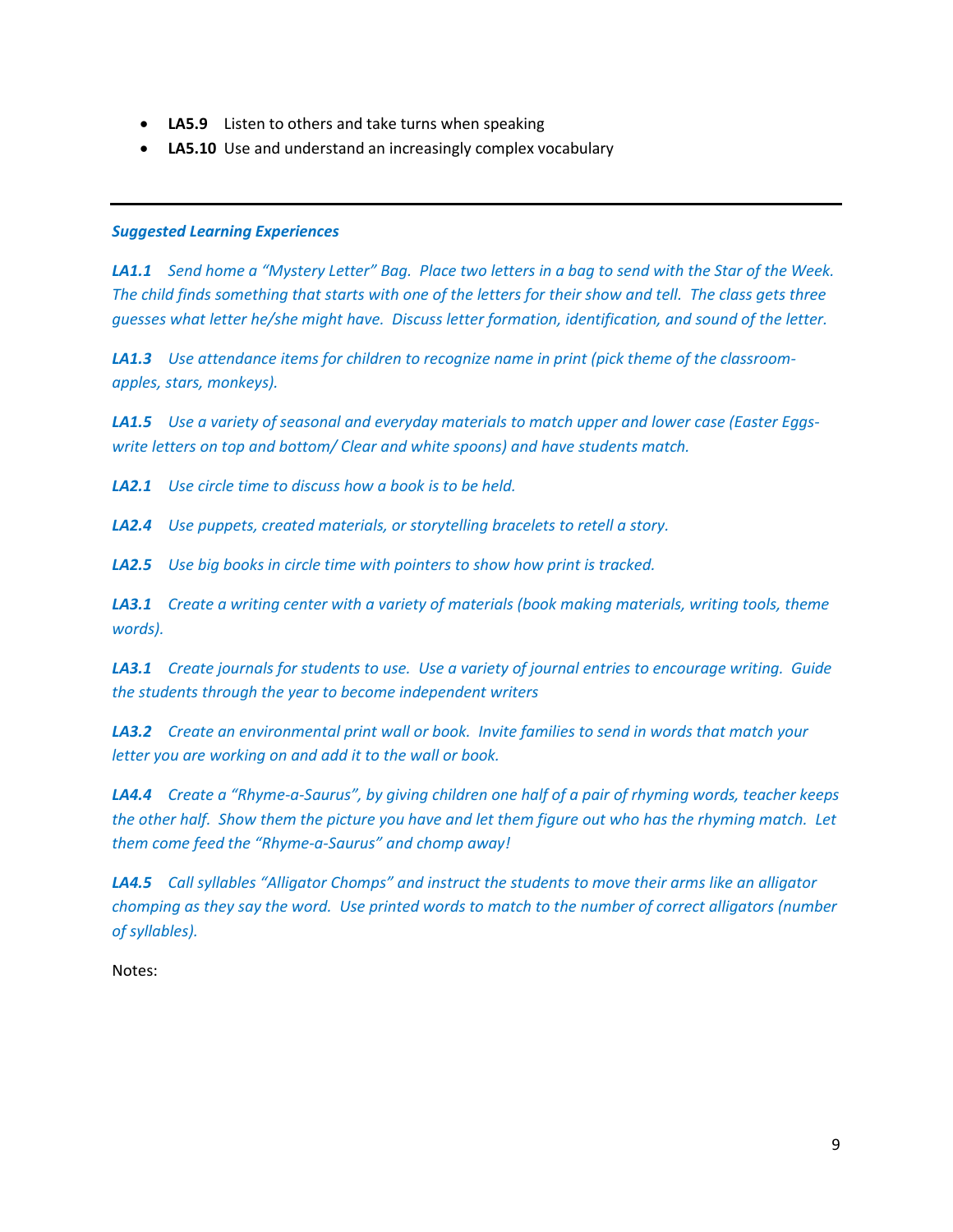# **Mathematics**

# *Philosophy*

The mathematics curriculum is designed to provide students with the number, problem solving and thinking skills that will benefit them throughout their lives. As a result, students will be challenged at their levels of comprehension to succeed to the best of their God given abilities.

# **Counting and Cardinality**

# **M1** As a result of their schooling, **students will use whole numbers.**

- **M1.1** Recognize numerals 0-5 for 3's and 0-10 for 4's and is introduced to numerals 10-20 for 4s
- **M1.2** Rote counts orally to 30
- **M1.3** Arrange numerals from 1-10 in order
- M1.4 Count with one to one correspondence from 1-10
- **M1.5** Count on from a known number set
- **M1.6** Identify a number group by sight
- M1.7 Count with understanding and recognize "how many" are in sets of objects
- **M1.8** Explore quantity and number
- **M1.9** Match numeral with a group of objects
- **M1.10** Print numbers 0-9 (4s)
- **M1.11** Understand concept of "0" or "none"
- **M1.12** Understand and use ordinal numbers
- **M1.13** Determine "one more than" and "one less than"

## **Operations and Algebraic Thinking**

# **M2** As a result of their schooling, **students will identify, analyze, and solve problems using algebraic equations and find patterns and relationships.**

- **M2.1** Represent addition with objects, fingers, and sounds to identify the meaning of addition as putting together and adding to
- **M2.2** Represent subtraction with objects, fingers, and sounds to identify the meaning of subtraction as taking apart and taking from
- **M2.3** Recognize, duplicate, extend, and create patterns (AB, AAB, ABB, ABC, etc.)
- **M2.4** Reproduce patterns of sounds and movement
- **M2.5** Understand the concepts of more, less, greater than, fewer, equal, and same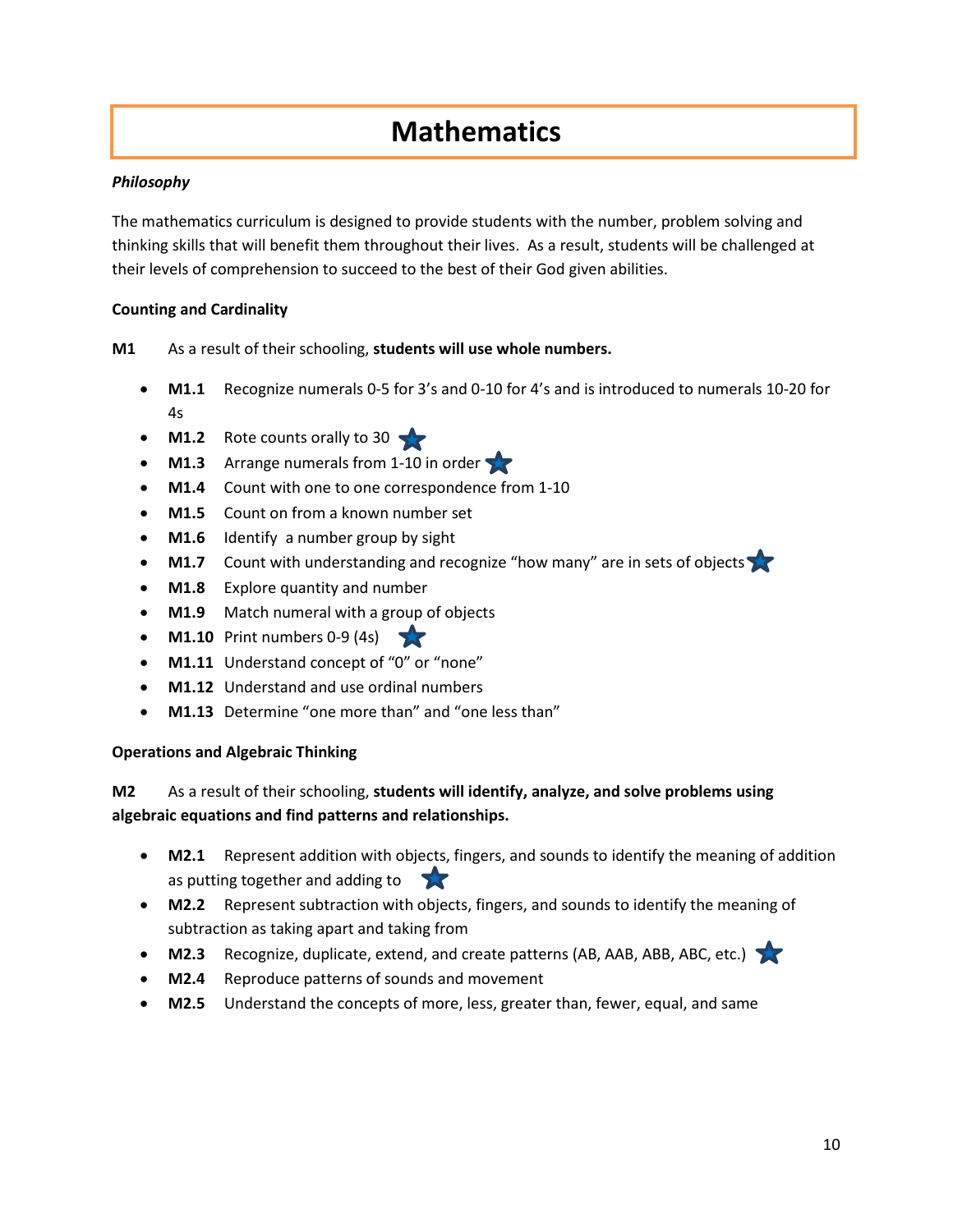# **Geometry**

**M3** As a result of their schooling, **students will recognize common geometric shapes and use directional words.**

- **M3.1** Recognize two dimensional shapes (circle, triangle, square, rectangle) -3s
- **M3.2** Recognize two dimensional shapes (circle, triangle, square, oval, hexagon)-4s
- **M3.3** Recognize three dimensional shapes (cube, cone, sphere)-4s
- M3.4 Define sides and corners that make up a shape
- **M3.5** Compare objects by size and shape
- **M3.6** Use directional words including in, out, on, off, here, there, etc.
- **M3.7** Use prepositional words including, above, below, next to, across from

## **Measurement and Data**

**M4** As a result of their schooling, **students will make and use measurements, including those of area and volume, and understand time. Students will also use data to express thoughts, and compare.**

- **M4.1** Recognize days of the week, dates and months on a calendar
- **M4.2** Construct a sense of time through participation in daily activities
	- o Tell what comes before/after
	- o Tell what activity comes first and what follows in sequence
- **M4.3** Tell 3 events in chronological order
- **M4.4** Compare objects using attributes of length, weight, and size (i.e. bigger, longer, taller, heavier)
- **M4.5** Identify sizes (small, medium, large)
- **M4.6** Order 3 objects by size
- **M4.7** Experiment with weights and balance
- M4.8 Experiment with volume at the water/sand table
- **M4.9** Estimate quantities, length, weight, etc.
- **M4.10** Measure using standard (ruler, measuring tape) and non-standard units (Unifix cubes, paper clips, plastic counting bears)
- **M4.11** Use correct measurement procedures
- **M4.12** Use correct terms (i.e., length, weight, temperature, time, etc.)
- **M4.13** Sort and classify objects (i.e. size, shape, color, etc.)
- **M4.14** Collect, organize, and compare data using tally marks, pictures, charts, graphs, etc.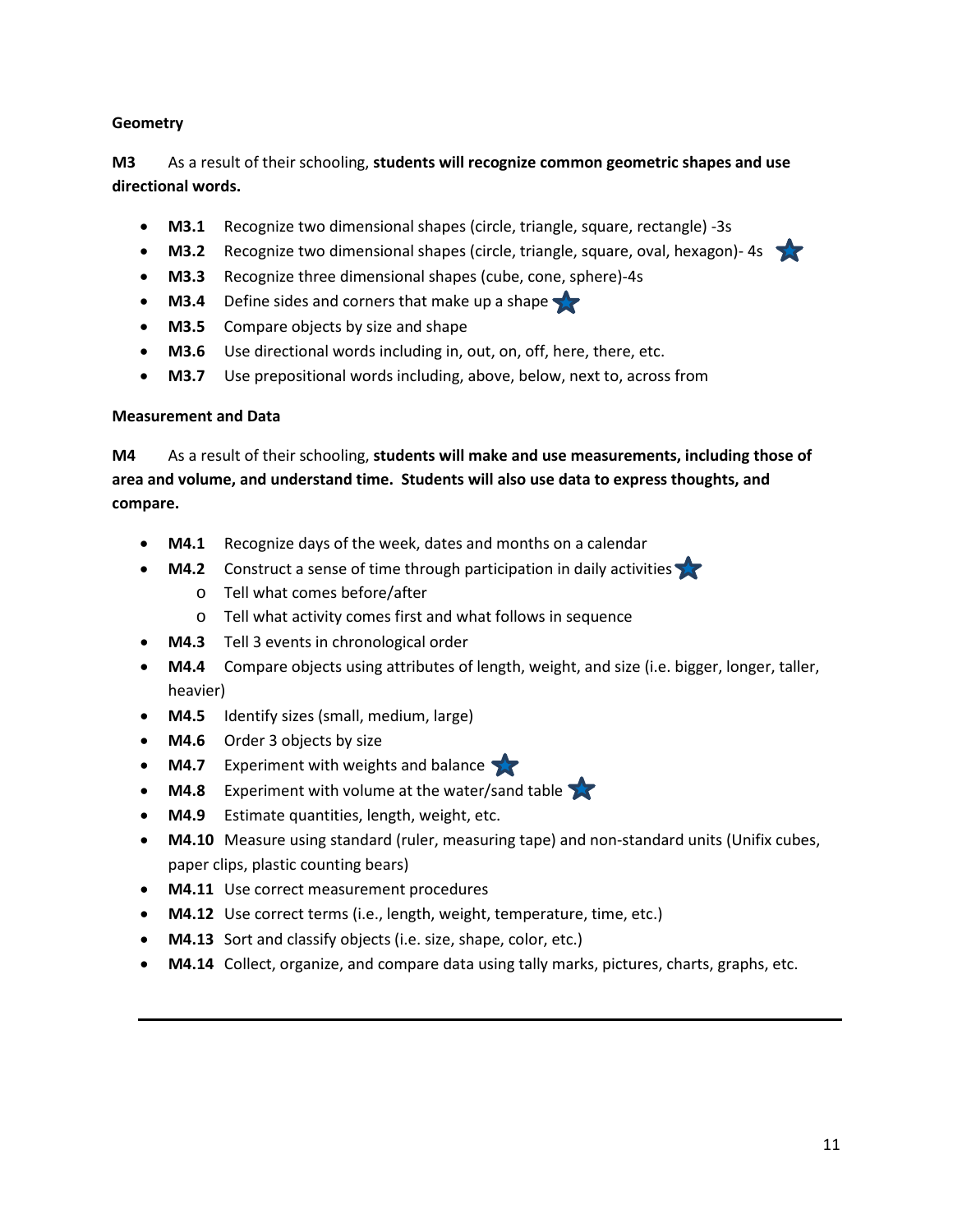#### *Suggested Learning Experiences*

*M1.1 Counting calendar activities can be used for practice of rote counting to 30. Allow children to use different voices (count like a princess, cowboy, whisper etc.) to keep attention and add variety to the activity that needs to be practiced many times.*

*M1.3 Cut pool noodles into 6 inch sections. Write a number from 1 to 10 on each section. Mix the sections up and have children arrange to order numbers 1-10.*

*M1.7 Hide sets of small items (buttons, eraser figures, beads) inside of plastic Easter eggs. Students count items in egg and match to numbered cards.* 

*M1.10 Use a variety of writing instruments to practice writing numerals. Draw with fingers in sand trays, shaving cream and finger painting. Write with crayons, markers and brushes before using pencils.*

*M2.1 Develop number sense by playing "Under the Rock" game. Give students a set of manipulatives (less than 10). Hide a portion of the set under a paper cup (the rock) and have students figure how many are hiding knowing the total number and the number outside of the rock.* 

*M2.3 Small paper punches or die cuts can be used to create inexpensive patterning materials. Students can create their own paper strips of patterns using these shapes.* 

*M3.2Create shape scavenger hunts in your classroom. Create color coded shapes that you "hide" around your room. Each shape should be a different color. Children search for the shapes and identify the color and name of the shape either orally or by coloring their finds on paper.* 

*M3.4 Allow students to create squares, triangles and rectangles using stick pretzels as the sides and marshmallows as the corners.* 

*M4.2 Create a daily schedule for your class using pictures depicting the events of the day.* 

*M4.7 Assemble a series of objects of equal number in baggies (100 feathers, 100 macaroni noodles, 100 cotton balls, 100 marbles.) Pose the question "Which Weighs More?" and allow students to weigh the bags making comparisons of the objects.* 

*M4.8 Stock your discovery table with a variety of measurable materials, rice, beans, snow, birdseed, dirt, pasta etc. and allow children to experience measuring volume and capacity of different sized containers. Encourage estimating and predicting.*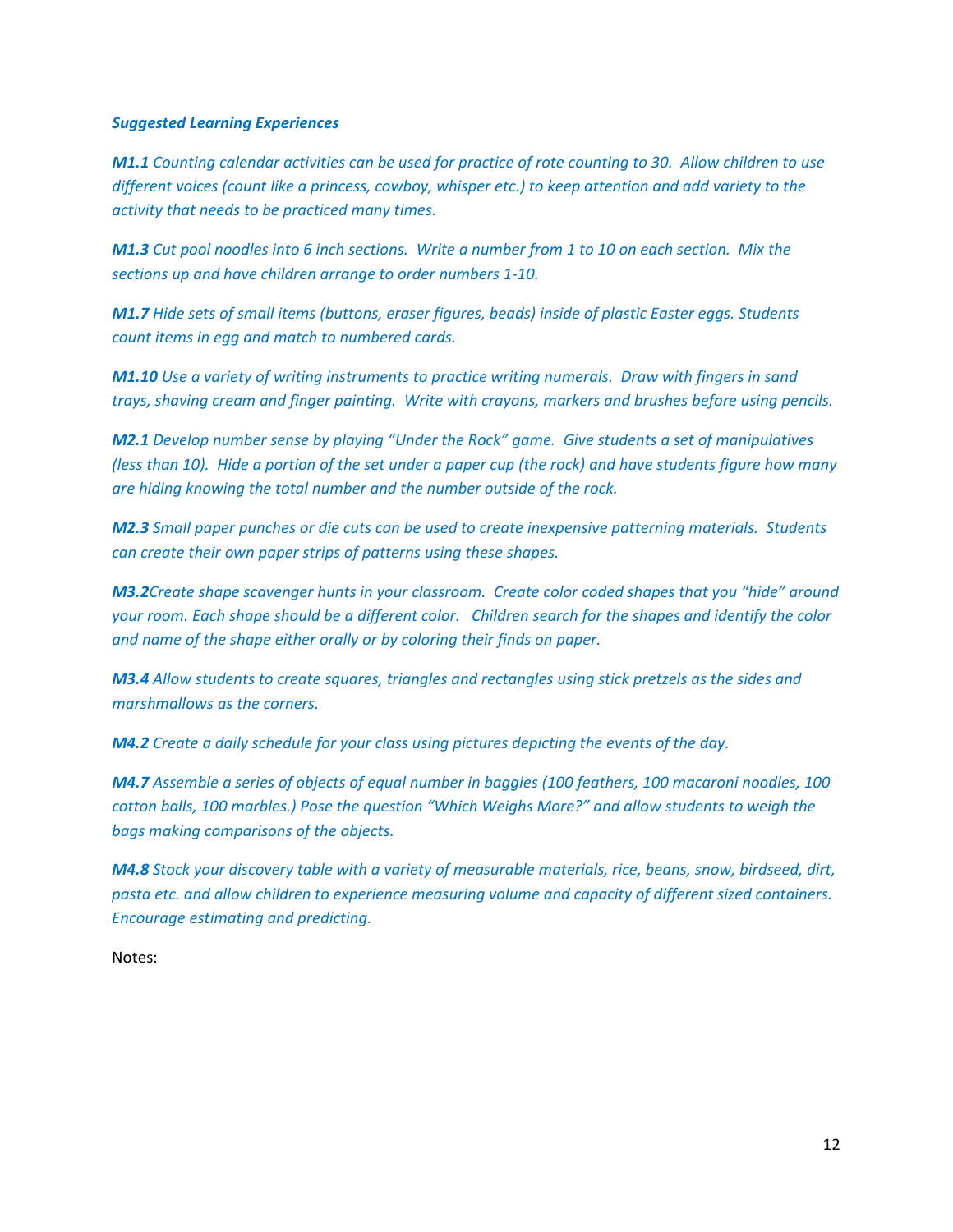# **Science**

## *Philosophy*

The science curriculum is based on Holy Scripture in that God created and preserves the universe and the laws of nature. Scientific theory is viewed in accordance with God's Word.

Students are challenged to utilize their God given skills and abilities to explore the world of nature and view the glory of God in all creation. Since God made all creatures, children are taught to treat God's creation in a loving and caring manner.

# **Physical/Earth Science**

# **S1** As a result of their schooling, **students will have a working knowledge of their physical and environmental sciences and their application to life.**

- **S1.1** Interact with, manipulate, explore and describe a variety of materials (wood, metal, clay, cloth, etc.)
- **S1.2** Observe similarities and differences in types of shells and rocks
- **S1.3** Experiment with magnets
- **S1.4** Experiment with water and objects that sink or float
- **S1.5** Explore sunlight and shadows
- **S1.6** Explore what air is and does (uses parachutes, balloons, bubbles, kites, and discusses how air moves things)
- **S1.7** Experiment with states of matter (solids, liquids, and gases)
- **S1.8** Experiment with weights and balances
- **S1.9** Sort and classify objects by their common physical properties
- **S1.10** Identify and differentiate day/night and associate activities that take place during each
- **S1.11** Identify and differentiate the four seasons
- **S1.12** Identify and differentiate the types of weather
- **S1.13** Learn and discuss forces of nature (tornados, fire, floods, earthquakes, etc.)
- **S1.14** Explore simple machine through the use of play (ramps, pulleys, gears, levers, etc.)

## **Life Science**

# **S2** As a result of their schooling**, students will have a working knowledge of their living/biological environment and how it applies to their life.**

- **S2.1** Recognize that God is the Creator and sustainer of all living and non-living things
- **S2.2** Identify and classify living and non-living things
- **S2.3** Observe and describe plants, insects, and animals as they go through predictable life cycles **TV**
- **S2.4** Describe and compare basic needs of living things (humans, plants, animals)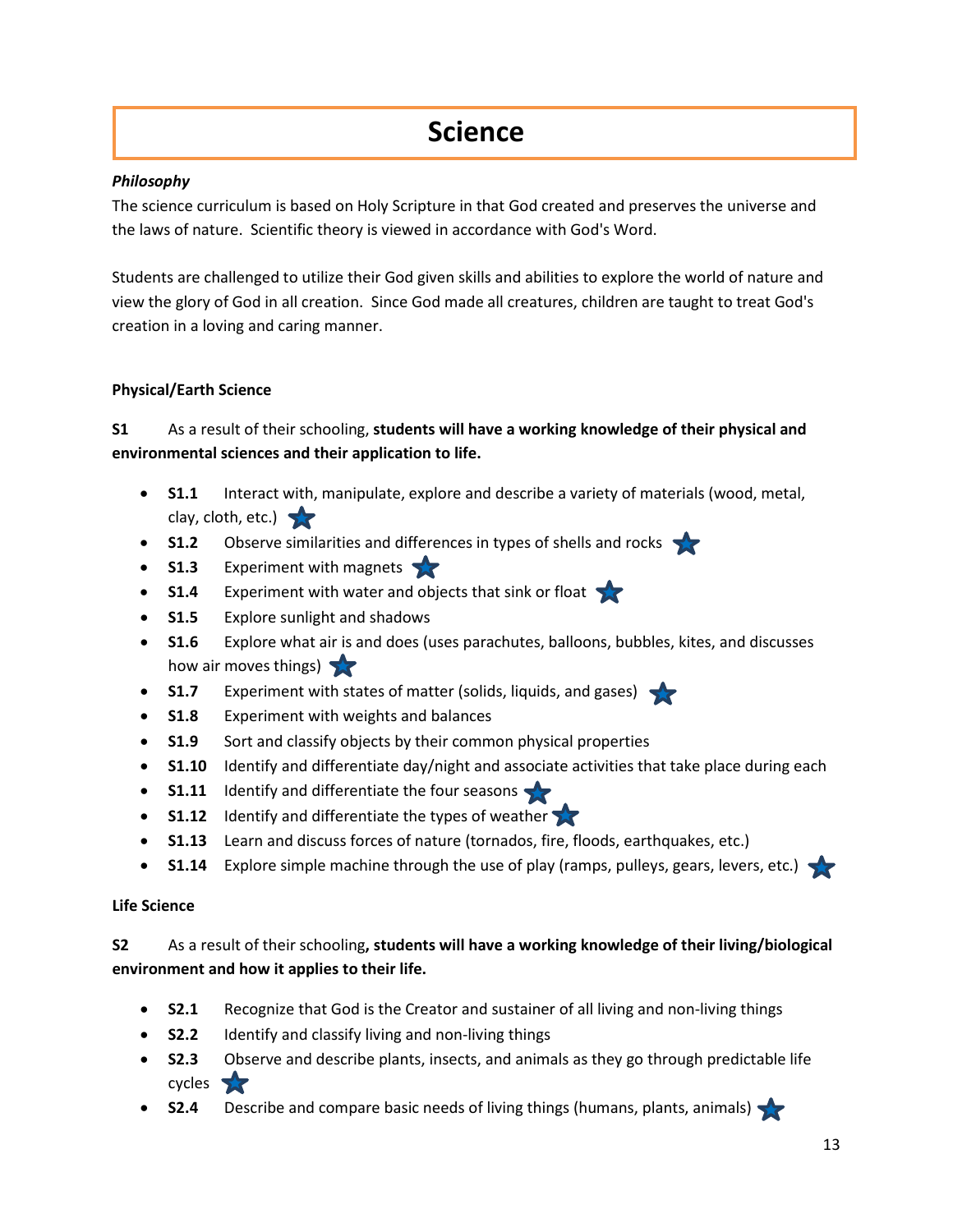- **S2.5** Describe the stages of life (birth, growth, death)
- **S2.6** Recognize that they are created by God and their growth is different from plants and animals
- **S2.7** Experience God's created world through nature walks, gardening, and other explorations
- **S2.8** Learn about recycling as a means for caring about God's earth
- **S2.9** Associate the parts of the body with each sense

# **Scientific Thinking and Technology**

**S3** As a result of their schooling, **students will ask questions, comment about their observations and discoveries. They will also have a working knowledge of the social and environmental implications and limitations of technological society.**

- **S3.1** Express wonder and ask questions about their world
- **S3.2** Use senses to explore, observe and gather knowledge of materials and natural phenomena
- **S3.3** Collect, describe and record information
- **S3.4** Share information through dictation and drawings
- **S3.5** Make predictions on what will happen next (life cycles, patterns, experiments, etc.)
- **S3.6** Use past knowledge to build new knowledge
- **S3.7** Seek multiple solutions to questions, tasks, or problems
- **S3.8** Use scientific tools (thermometers, balance scales, magnifying glasses, prisms, magnets, measuring cups etc.)  $\sqrt{2}$
- **S3.9** Demonstrate and follow safety procedures when performing an experiment
- **S3.10** Use common scientific vocabulary (weather related, physical properties, etc.)
- **S3.11** Become familiar with the use of devices incorporating ever-changing technology
- **S3.12** Begin to be aware of technology and how it affects their lives

## *Suggested Learning Experiences*

*S1.1 and S1.2 Fill sensory table with a variety of natural materials: rocks, shells, soil, twigs, hay, feathers, snow, ice, mud, pine cones, etc.*

*S.1.3 and S1.4 Predict what items will/will not adhere to a magnet. Predict what items will float/sink. Test predictions.*

*S1.6 Provide bubble solution and a variety of blowing tools.*

*S1.6 Give children containers of water and brushes. Ask them to "paint" the sidewalk or playground. Explain evaporation.*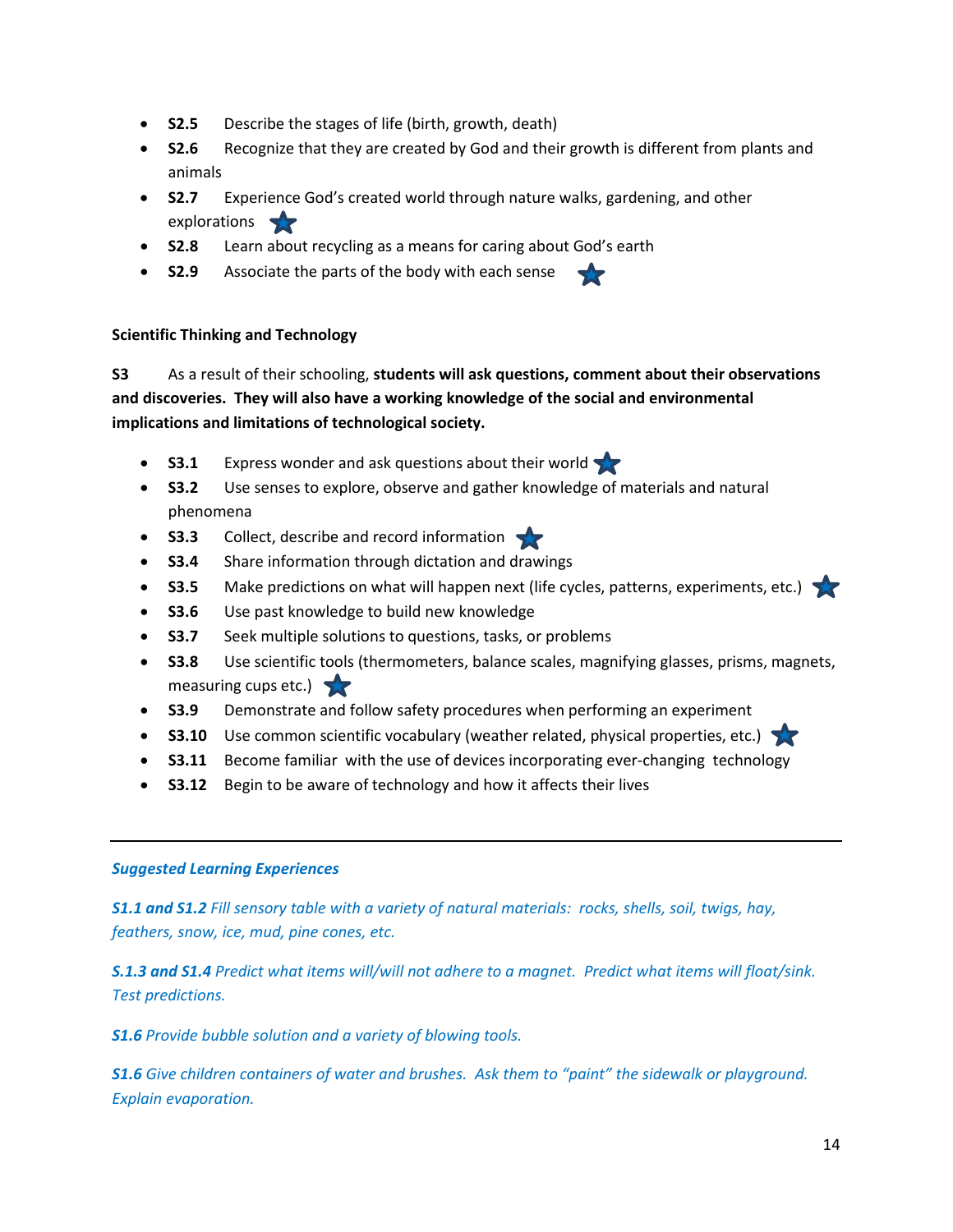*S.1.7 Involve children in cooking, mixing things together, dissolving things in water.*

*S1.11 Adopt a deciduous tree. Make drawings of the tree in the fall, winter, spring, summer. Measure the circumference of the tree. Make bark rubbings. Compile drawings, etc. in individual books, "My Tree."*

*S1.12 Walk in the rain, snow, wind, fog. Use all senses to describe the sensations.*

*S1.14 Provide an area for exploration and discovery (Discovery Center). Include levers, wheels, gears, pulleys, etc. in addition to scientific tools, natural materials, books on scientific topics, etc.*

*S2.3 Place pictures of life cycles in sequence (frog, butterfly, chicken, tree, human, other animals and plants).*

*S2.4 Observe and care for plants and small animals to learn that living things, grow, reproduce, and need food, air, and water.*

*S2.7 Take nature walks to observe, listen, and collect.*

*S2.7 Visit an orchard, farm, pond, forest, seashore, etc.*

*S2.8 Use senses of sight, hearing, touch, smell, taste. Use sensory vocabulary.*

- *Identify familiar materials in "smelling jars" – orange peel, chocolate, peppermint, etc.*
- *Use a "feely box" to identify objects or match objects.*
- *Match sounds from paired/sealed "listening jars" filled with paper clips, rice, gravel, etc.*
- *Have a vegetable/fruit "tasting party." Graph favorites/least favorites.*

*S3.1 Read non-fiction books.*

*S3.3 Provide materials for children to record and describe their discoveries – clipboards, notebooks, pencils, cameras, drawing materials.*

*S3.5 Predict, "What will happen if . . . " (play dough is left uncovered, soap is added to the water table, a carved pumpkin is left in the classroom for a month, a plant is placed in a closet, etc.)*

*S3.8 Use the following tools: eye droppers to mix colors/experiment with absorption; water wheels, funnels, sieves, tubes in the water table/sandbox; woodworking tools (hammer, nails, screws, saw); magnifying glasses, thermometers, and microscopes.*

*S3.10 Use language and terms associated with science: weight, balance, gravity, force, fulcrum, hypothesis, prediction, conclusion, exploration, science, investigation, lever, axis, pendulum, pulleys, etc.*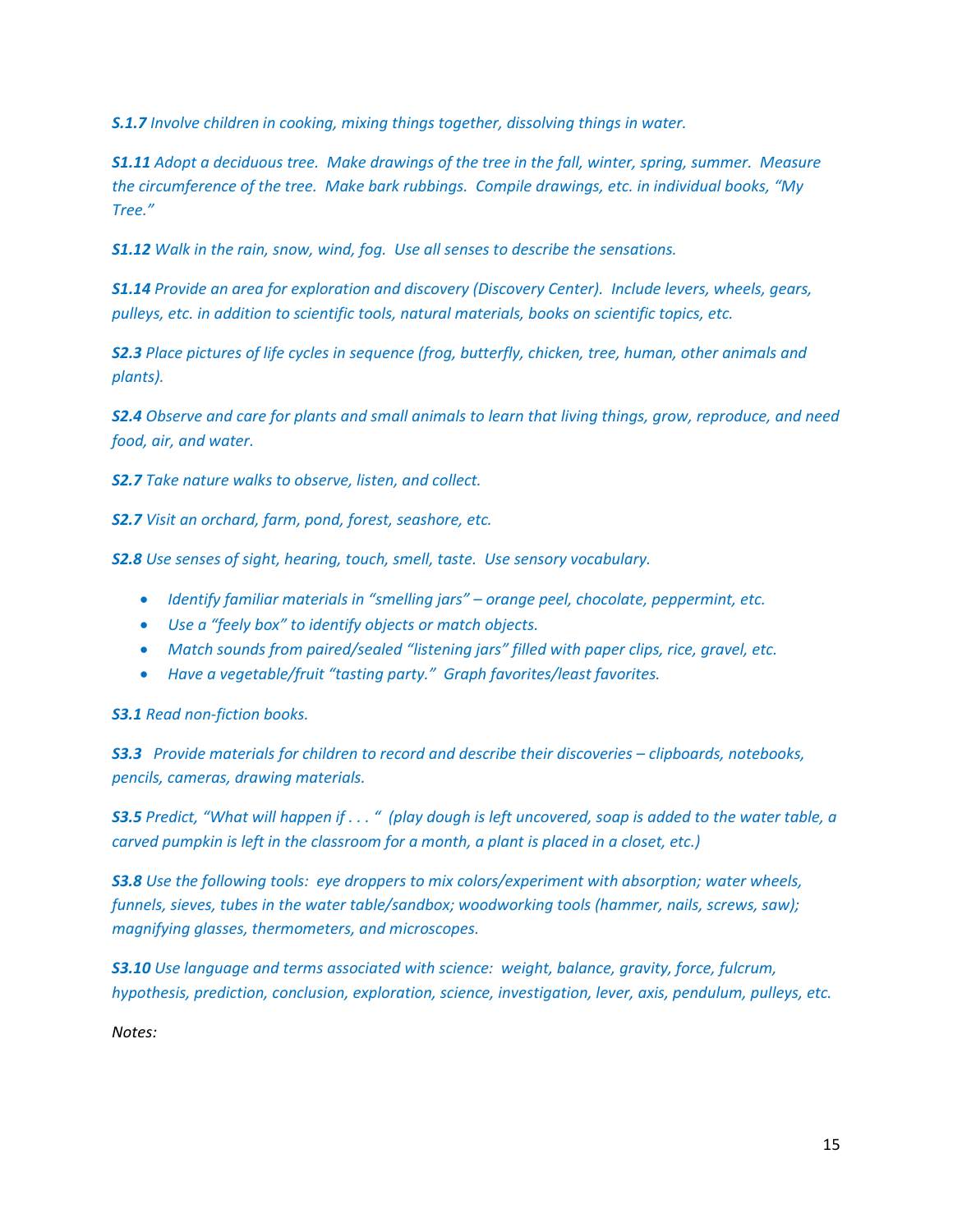# **Social Studies**

# *Philosophy*

The Social Studies curriculum is designed to emphasize the Christian relationship that students have with all mankind. Students recognize the hand of God not only in the creation of the world, but also in ordering the events of history to fit His plan of salvation. Through critical thinking skills and the norms of faith, children are taught to make decisions appropriate for a Christian citizen in a democratic society. The children recognize others and the world as gifts from God; gifts which need love, understanding, and care. With this understanding, children will be better equipped to relate and respond to our culturally diverse society and to our world.

# **Citizenship**

# **SS1** As a result of their schooling, *students will understand that they are citizens of their school, community, and country, and what it means to be a responsible, active citizen.*

- **SS1.1** Begin to follow simple directions and rules
- **SS1.2** Talk about the importance and reason for rules
- **SS1.3** Tell the consequences of not following rules
- **SS1.4** Begin to identify and follow different rules in different places (chapel, playground, classroom)
- **SS1.5** Become independent in basic responsibilities related to daily needs (zipping coat, backpack, undressing, toileting)
- **SS1.6** Use interpersonal skills of sharing and taking turns in interactions with others
- **SS1.7** Participate in making classroom decisions
- **SS1.8** Develop an awareness of roles of leaders in their environment (home, school, church, community, country)
- **SS1.9** Take part in classroom discussions and respectfully listen to others
- **SS1.10** Exhibit honesty, cooperation, responsibility in classroom relationships and in problem solving situations with peers and adults

## **Diversity**

# **SS2** As a result of their schooling, *students will understand similarities and differences between themselves and others through the means of cultural diversity.*

- **SS2.1** Understand that God has created people to have different characteristics, interests, and abilities
- **SS2.2** See similarities and differences as natural and positive (gender, culture, race, age, ability levels, etc.)  $\sqrt{2}$
- **SS2.3** Discuss about how he or she is uniquely created and is the same and/or different from other children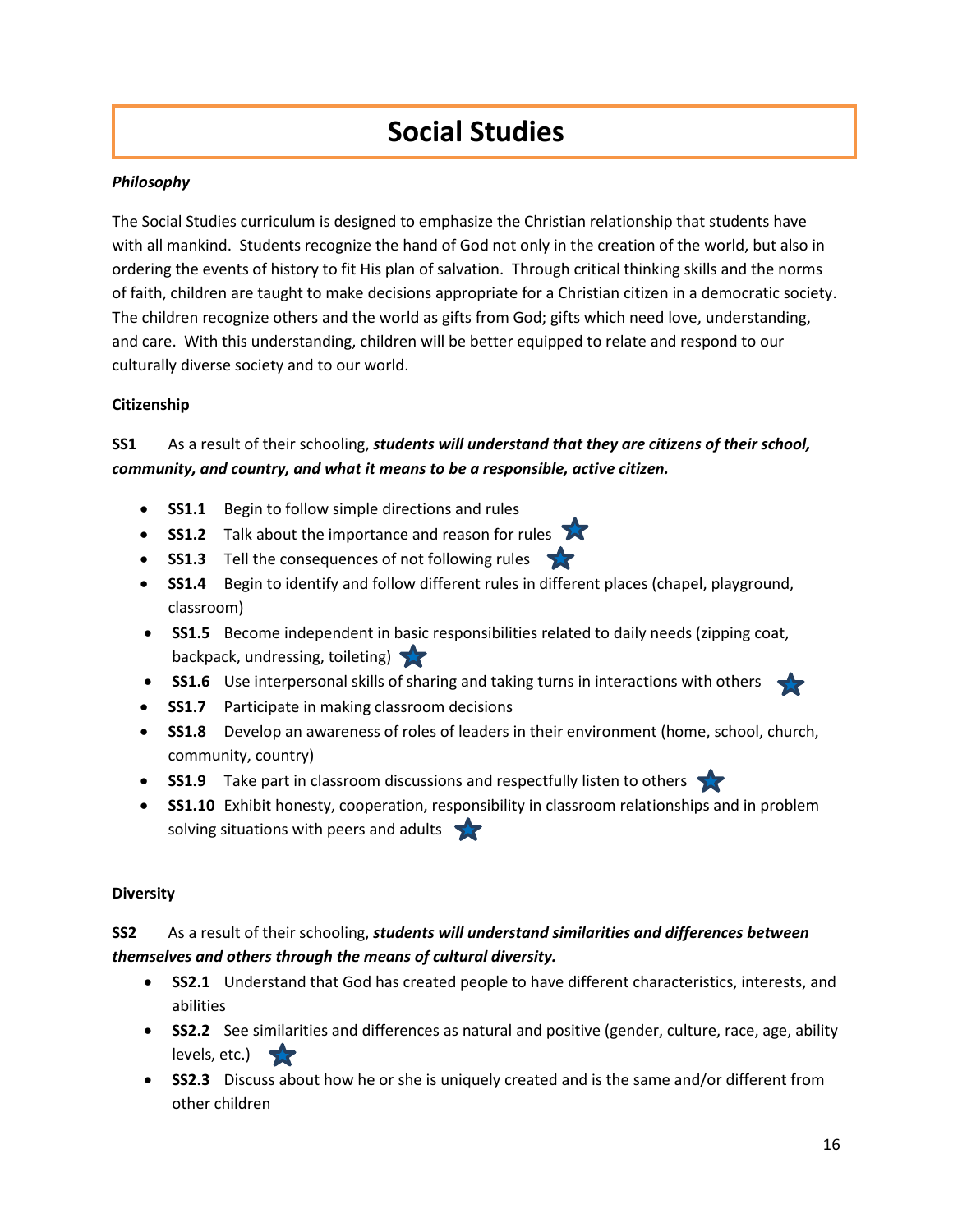# **Family**

**SS3** As a result of their schooling, *students will understand the system of the family.*

- **SS3.1** Identify individuals who are important in students' lives (parents, grandparents, guardians)
- **SS3.2** Discuss family roles and recognizes that families vary
- **SS3.3** Begin to play the role of different family members through dramatic play
- **SS3.4** Draw pictures of their family
- **SS3.5** Share and discus family events and celebrations

# **History**

**SS4** As a result of their schooling, *students will better understand chronological thinking and historical knowledge.*

- **SS4.1** Begin to distinguish between past, present, and future
- **SS4.2** Compare people, objects, and events of today and long ago
- **SS4.3** Describe a sequence of events and puts pictures in sequential order
- **SS4.4** Identify celebrations and holidays as a way of remembering people and events from the past
- **SS4.5** Sequence recurring events (i.e. daily routine, yearly calendar, weekly calendar, etc.)
- **SS4.6** Begin to use terms relative to time sequence (i.e. first/second/third, yesterday/today/tomorrow, next week/last week, etc.)
- **SS4.7** Relate past experiences to new experiences

## **Geography**

**SS5** As a result of their schooling, *students will begin to distinguish that places differ. They will also understand geography affects the way they live in order to adapt to their environment.*

- **SS5.1** Identify various natural features (rivers, mountains, plains)
- **SS5.2** Identify various landmarks familiar to child (stores, post office, natural landmarks)
- **SS5.3** Use vocabulary words when describing surfaces (hard/soft, rough/smooth, and water/land)
- **SS5.4** Engage in activities that build an understanding of words related to direction, location, and distance (here/there, over/under, up/down, etc.)
- **SS5.5** Represent physical features in play (rivers, bridges, roads, mountains, etc.)
- **SS5.6** Use simple maps to describe and locate things
- **SS5.7** Understand globes and maps are ways of representing earth
- **SS5.8** Recognize that streets have signs and numbers
- **SS5.9** Begin to give information about where he/she lives (i.e., street, telephone number, house descriptions, parents names)

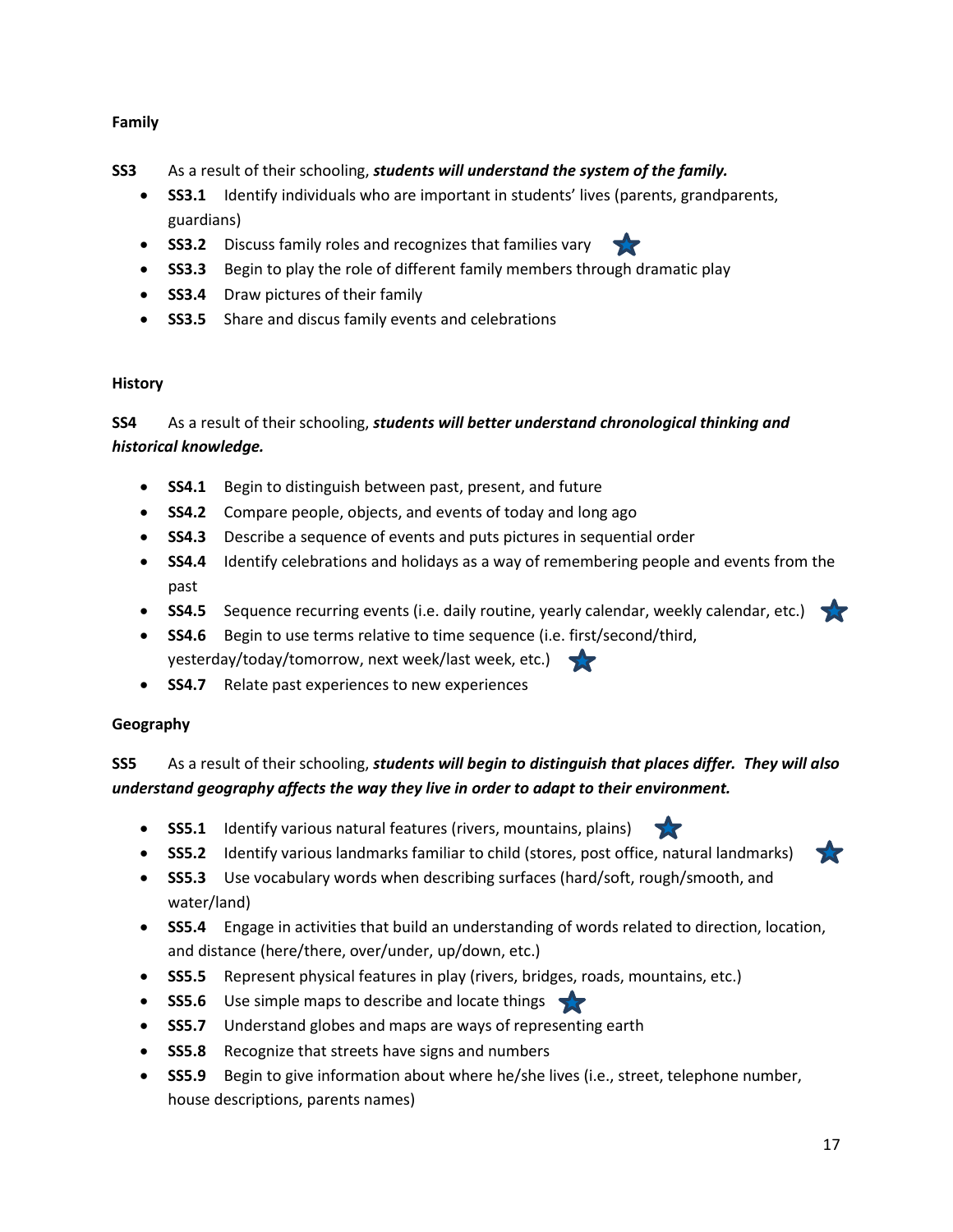- **SS5.10** Begin to identify and describe people who live in different places for different reasons (i.e. farms, cities, small towns, different locations around the world)
- **SS5.11** Discuss different modes of transportation and classify them as land, air, and water
- **SS5.12** Determine what type of clothing to wear based on the weather/location

#### **Economy**

**SS6** As a result of their schooling, *students will be able to understand the effects of economics in their lives.*

- **SS6.1** Understand and become familiar with roles of community workers
- **SS6.2** Understand people work at community jobs to earn money for goods and services
- **SS6.3** Observe, discuss, and dramatize basic economic concepts such as buying and selling, producing, and consuming
- **SS6.4** Discuss roles and responsibilities of family or community members who promote the welfare and safety of children and adults

#### *Suggested Learning Experiences*

*SS1.1 and SS1.2 Talk about why we need classroom and playground rules.*

*SS1.5 Use Rebus signs to help children remember the steps involved in hand washing, toileting, dressing, using a tissue, washing paint brushes, etc.*

*SS1.6 Play board games that require cooperation, following rules, and taking turns.*

*SS1.8 Use a "talking stick" during small group and large group discussions. The person holding the "talking stick" speaks as others listen.*

*SS1.9 Allow students to take responsibility for simple classroom tasks – watering plants, setting tables, cleaning paint brushes, sweeping, etc.*

*SS1.9 Involve children in problem-solving. (Example – "There's a lot of water on the floor around the water table. This is dangerous. Someone might slip and fall. What can we do?")*

*SS1.9 Read stories about helping, sharing, cooperation, responsibility, taking turns, compromise, etc.*

*SS2.2 Intentionally introduce and promote appreciation of diversity (different culture, ages, abilities, etc. Diversity can be reflected in posters, photos, books, displays, dolls, block people, cooking utensils, puzzles, toys, music, musical instruments, etc. Note: If you are serving a diverse population, invite families to send in something that reflects their home culture.*

*SS3.2 Read books about different types of families – three-generational families, single-parent families, blended families, foster families, etc.*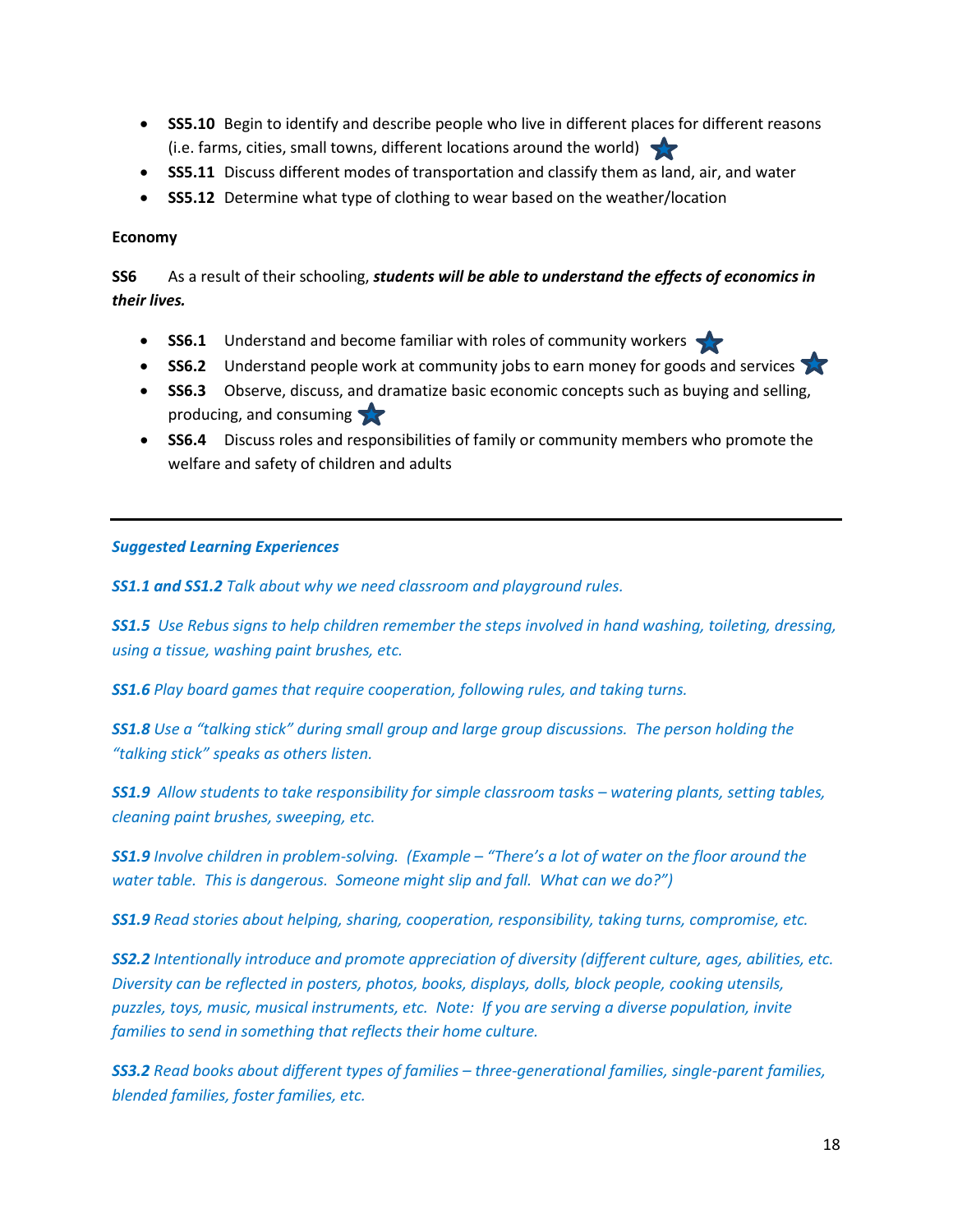*SS4.5 Use a Daily Routine Board to help children describe and understand what comes, first, second, next, last, etc.*

*SS4.6 Create a "History Calendar." A student (or teacher) draws and dates a picture of "highlight" for the day. Place these pictures directly on the calendar. Include field trips, visitors, birthdays, holidays, etc. Discuss events and talk about "yesterday," "today," "tomorrow, "next week," "last week," etc.*

*SS5.1 Place pictures of bodies of water near the water table – ocean, river, lake, stream. Label pictures.*

*SS5.2 Take photos of familiar landmarks – hospital, bank, post office, fast food restaurant, park, etc. Tape photos to unit blocks and place in the block area.*

*SS5.2 Post pictures in the classroom of buildings in the neighborhood.*

*SS5.6 Assist children in making simple maps of the classroom, school, and/or neighborhood.*

*SS5.10 Read books about different cultures and different geographical locations – mountains, deserts, farms, cities, etc.*

*SS6.2 and SS6.3 Set up dramatic play areas with uniforms and accessories that promote awareness of community roles and economic concepts: hats, lunch boxes, boots, brief cases, play money, cash registers, credit cards, old checkbooks, telephones, order books, etc. Work with co-workers to create prop boxes – doctor's office, store, restaurant, etc.*

*SS6.1 Visit a supermarket, bakery, pet store, restaurant, fire station, post office, airport, hospital, hair salon, bank, veterinarian, etc. (And/or invite police officers, fire fighters, dentists, doctors, etc. to visit the classroom. Note: Community colleges and vocational schools are often willing to send "students in training" to preschool classrooms.)*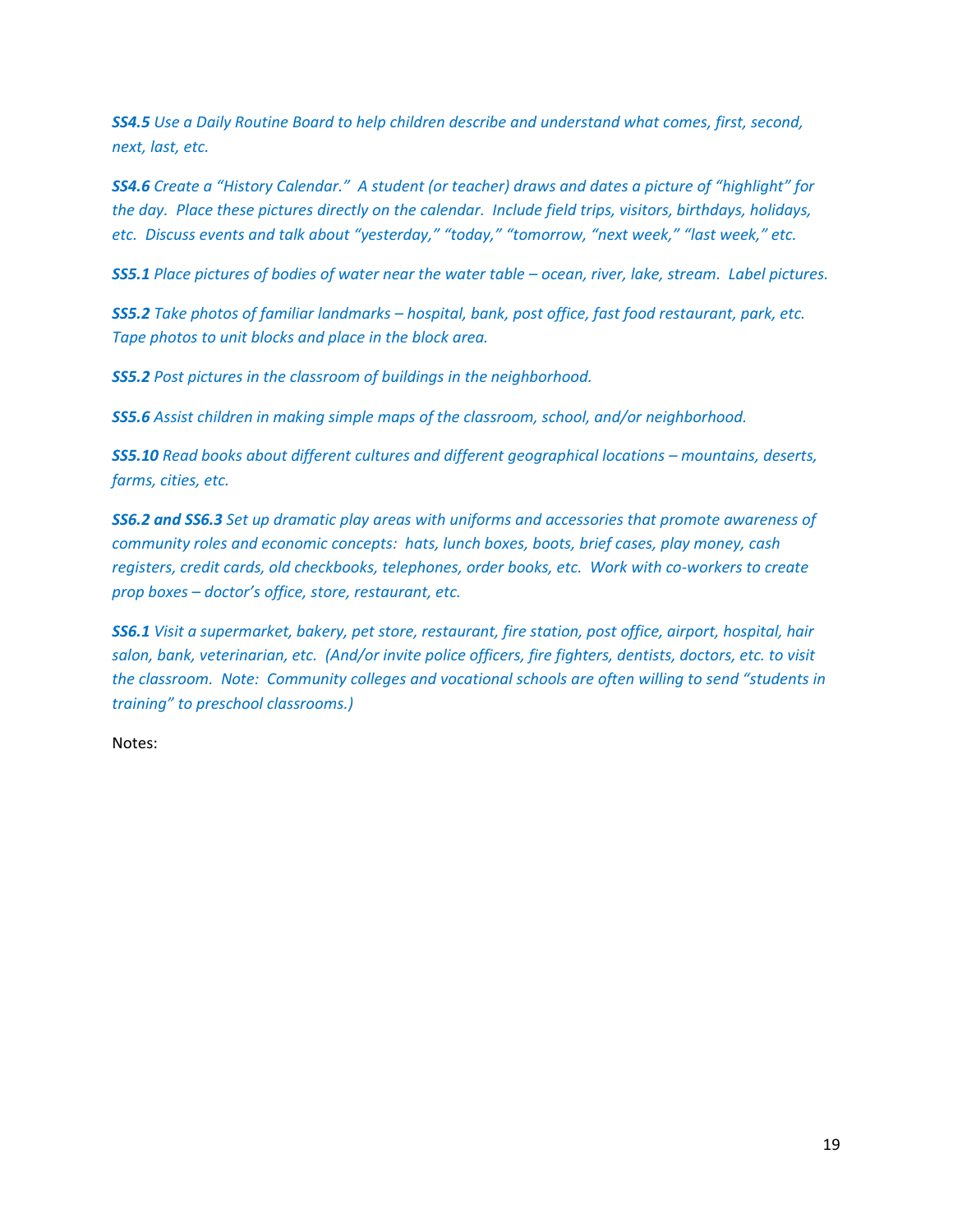# **Creative Arts**

# *Philosophy*

When God made man in His image, He gave man a great ability to reason and make creative choices. Children need to be given the opportunity to observe the splendor of God's creation through creative art.

Each child is a special gift from God with unique perceptions and experiences. The creative arts curriculum should afford each child with the opportunity to explore and develop his or her own expression.

# **Music**

# **CA1** As a result of their schooling, *students will show enjoyment of music through facial expressions, vocalizations, and various movements.*

- **CA1.1** Sing along to familiar songs
- **CA1.2** Request certain songs/finger plays, etc.
- **CA1.3** Listen to a variety of musical styles
- **CA1.4** Participate in music activities (singing, listening, and performing)
- **CA1.5** Express appreciation and opinion about musical selections

# **CA2** As a result of their schooling, *students will produce vocal/instrumental music and rhythmic movements spontaneously and in imitation.*

- **CA2.1** Spontaneously explore sounds with voice and rhythm instruments
- **CA2.2** Begin to match pitch
- **CA2.3** Repeat and produce rhythmic patterns
- **CA2.4** Move independently/creatively to a variety of musical genres

# **CA3** As a result of their schooling, *students will begin to differentiate variations in tempo, dynamics, and types of sounds made by different classes of instruments.*

- **CA3.1** Recognize and identify musical elements (pitch- high/low; tempo- fast/slow; dynamicsloud/soft)
- **CA3.2** Compare and contrast musical selections
- **CA3.3** Experience a variety of musical instruments (wind, sting, percussion, etc.)
- **CA3.4** Use movement to express tempo and dynamics of music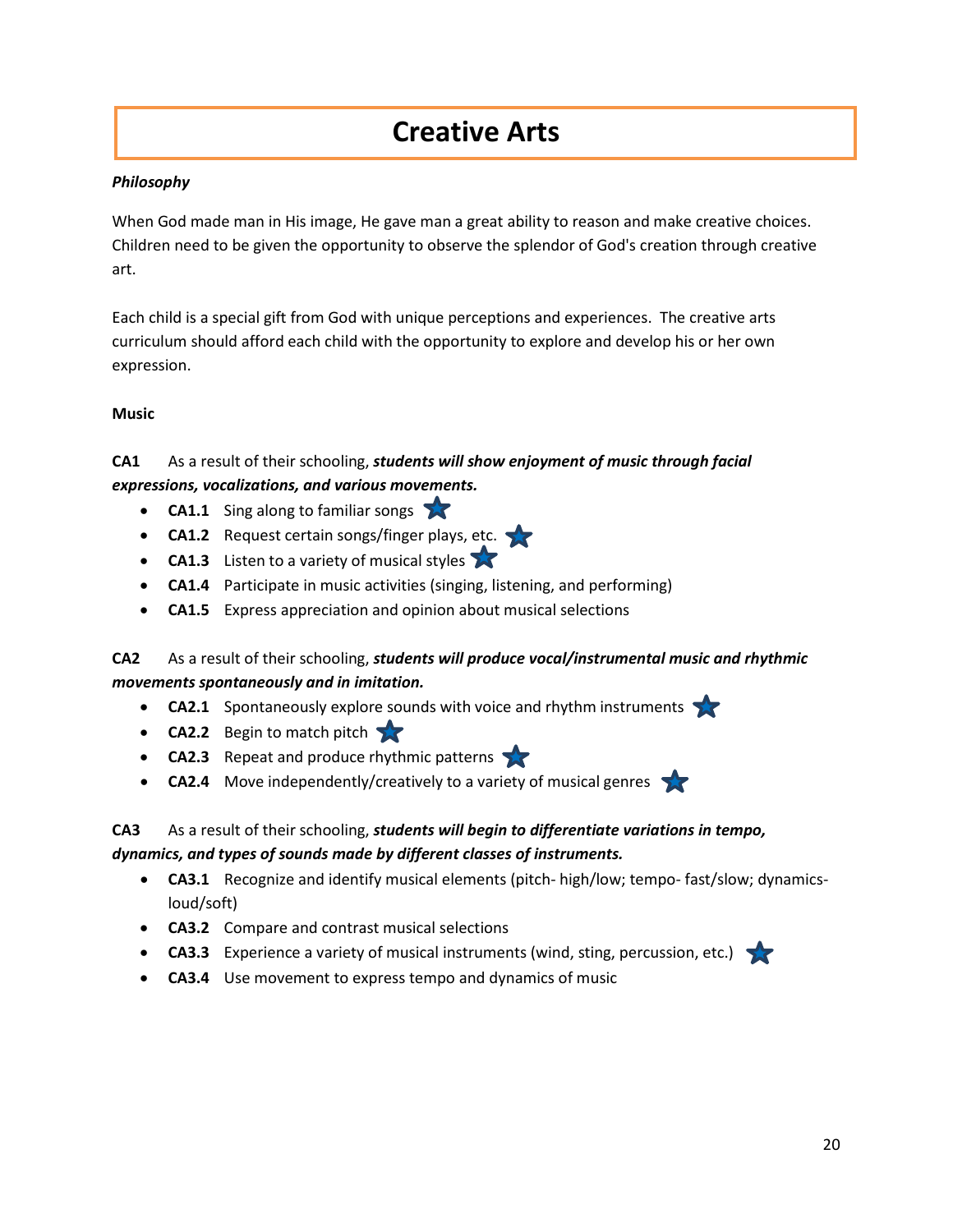# **Visual Arts**

# **CA4** As a result of their schooling, *students will use symbols, elements such as shape, line, color, and texture and principles such as repetition in art experiences.*

- **CA4.1** Use different color, surfaces, textures, and shapes to create form and meaning
- **CA4.2** Name and identify colors
- **CA4.3** Mix colors to create new colors
- **CA4.4** Begin to define texture by sight and touch
- **CA4.5** Experience and produce 2 and 3 dimensional art

# **CA5** As a result of their schooling, *students will use different art media and materials in a variety of ways for creative expression, exploration, and sensory experience.*

- **CA5.1** Use different tools to make art creations (i.e., pencils, crayons, markers, paintbrushes, chalk, glue)
- **CA5.2** Properly care for art tools
- **CA5.3** Use different art materials (i.e., paper, paint, clay and other modeling materials, scraps, buttons, collage materials)
- **CA5.4** Use different techniques to create art (i.e., drawing, painting, molding, sculpting, building)
- **CA5.5** Hold and manipulate scissors correctly

# **CA6** As a result of their schooling, *students will express personal interests, ideas, and feelings through art.*

- **CA6.1** Discuss one's own art creation with others
- **CA6.2** Express opinions and preferences about art with simple explanation of why
- **CA6.3** Enjoy and respect the artwork of others
- **CA6.4** Create artistic works that reflect one's thoughts, feelings, and knowledge
- **CA6.5** Show individuality by actions such as drawing a pumpkin that differs in color and design from the traditional
- **CA6.6** Begin to develop vocabulary to talk about art (i.e., line, shape, color, texture)

#### **Drama**

# **CA7** As a result of their schooling, *students will express personal interest, ideas, and feelings through dramatic play.*

- **CA7.1** Express what they observe, think, imagine, and feel in dramatic play through storytelling, puppetry, and other language development activities
- **CA7.2** Role play different scenarios using costumes and props
- **CA7.3** Engage in cooperative pretend play with another child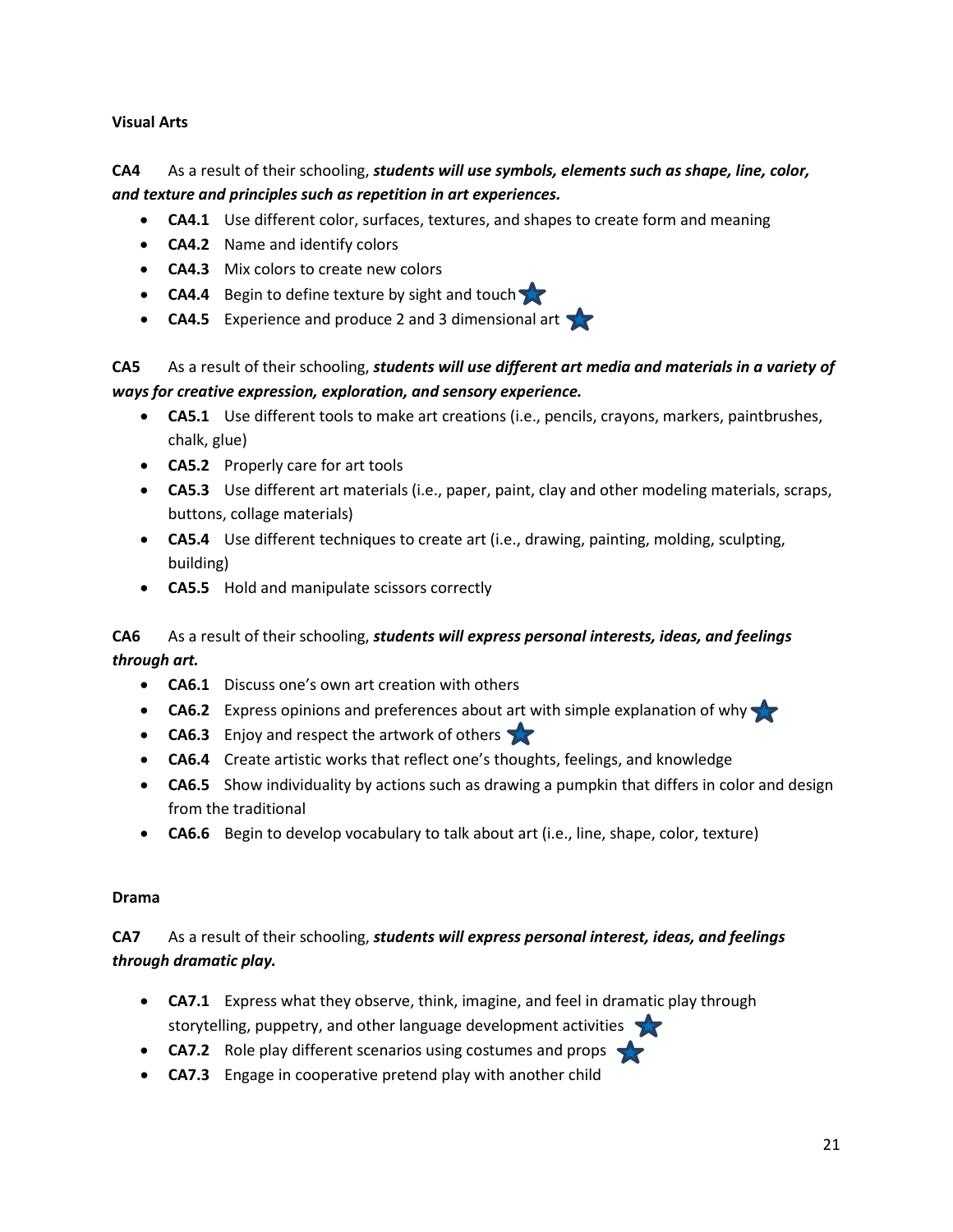- **CA7.4** Use one object to stand for another (block= telephone or pancake)
- **CA7.5** Take on roles based on stories, interests, and experiences

#### *Suggested Learning Experiences*

*CA1.1 and CA1.2 Create a class song book. During large group time, invite children, one at a time, to select the songs they would like to sing. The song book can include simple pictures and the title of the song. Examples: Star for "Twinkle, Twinkle Little Star;" spider for "Itsy Bitsy Spider; picture of Jesus and a red heart for "Jesus Loves Me This I Know; etc.*

*CA1.3 Play a variety of musical selections during Free Play/Work Time and at other times during the day.*

*CA2.1 Explore the sounds made by many rhythm instruments (wood blocks, sand blocks, rhythm sticks, tambourines, bells, etc.*

*CA2.1 Create hand-made instruments (i.e., pie tin cymbals, tin can maracas, shakers made with plastic eggs, drums made from boxes, etc.*

*CA2.2 Use "echo chants" for transitions (and just for fun). The teacher calls on individual children using a variety of pitches, "Susan, line up." (high, low, high, low) Susan echoes her response, "Yes, I will." (high, low, high, low).*

*CA2.3 Use simple clapping patterns as a way to get students' attention. Teacher claps a pattern; students respond by clapping the same pattern. (i.e., Long, long, short, short, short) Give children an opportunity to "lead" by creating their own clapping patterns.*

*CA2.4 Provide ribbons or streamers for children to use as they move to a variety of styles of instrumental music: classical, jazz, country, rhythm and blues, disco, swing, music from other cultures.*

*CA3.3 Attend performances in settings outside the classroom: plays, concerts, ballet, puppet shows, etc. Talk about and use appropriate audience behavior. And/or invite guests to come to the classroom to play an instrument, sing, dance, etc.*

*CA4.4 Create collages using materials of varying textures (i.e., Sand paper, fake fur, velvet, hard plastic, cotton balls, foil, etc.)*

*CA4.5 Provide wood, glue, Styrofoam, foil, clay, wire, cardboard tubes, etc. and "found items" such as rocks, shells, feathers, plastic containers, etc. for use in creating 2-and 3-dimensional pieces of art.*

*CA7.2 and CA7.3 Display children's artwork at their eye-level. Allow children to select the artwork they would like displayed.*

*CA7.2 Have an Art Fair. And/or display children's art work in various local businesses (good marketing strategy too).*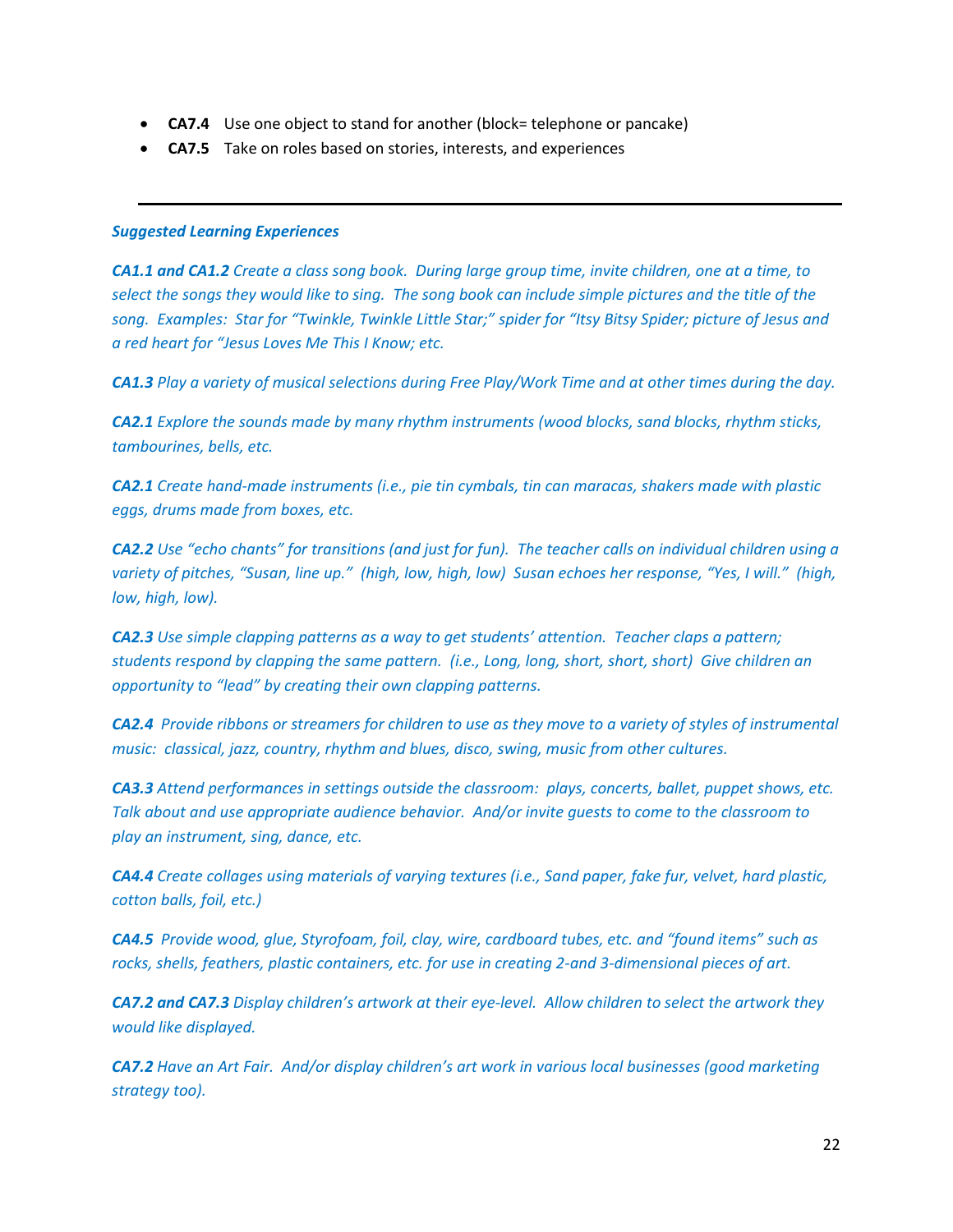*CA7.3 Display reproductions of famous artists in the Art Area.*

*CA8.1 Act out various objects, animals, or characters in various conditions (i.e., moving like a snake, spider, frog, turtle, cat elephant, bowl of jello, a very cold person, a leaf in the wind, a washing machine, a magical elf, etc.)*

*CA8.2 Role play characters from familiar songs, stories, and nursery rhymes. Provide props.*

*CA8.2 Encourage children to paint use large appliance boxes for vehicles, houses, caves, etc.*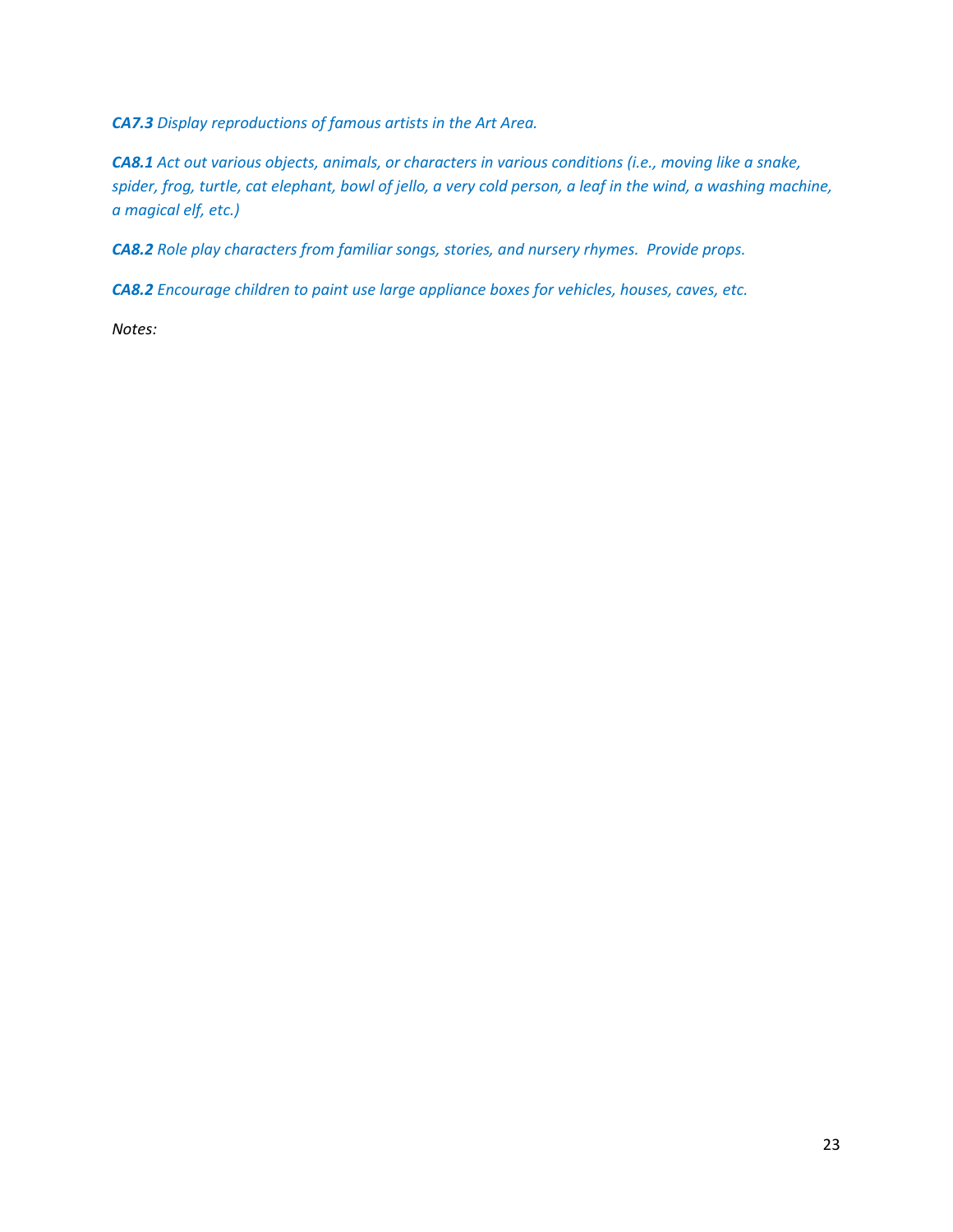# **Physical Health**

# *Philosophy*

Physical Education/ Health is the development of the individual child not only physically, but also mentally, socially, emotionally, and spiritually. An individual's physical health is based upon varying aspects of a child's life. These aspects may reflect his/her emotional, mental, social, and spiritual life at any given point in time. Since these factors may in some instances be interdependent, it is necessary to allow each individual the opportunity for self-development at his/her optimum level.

Since physical education and health are reflected throughout life, it is necessary to teach both physical fitness and recreation. These skills will assist the child in maintaining a level of physical activity necessary for good health.

Finally, since the human body is the "temple of God," children need to be aware of and practice a lifestyle that is both pleasing to God and one that promotes good health.

**Wellness**- Safety, Nutrition, Body Awareness

**PH1** As a result of their schooling, *students will develop an awareness of and respect for a healthy lifestyle.*

- **PH1.1** Understand and engage in independent practices of self care, dietary, and hygiene habits (eating, dressing, washing hands, brushing teeth, toileting, using a tissue, etc.)
- **PH1.2** Follow basic safety rules to keep self and others safe
- **PH1.3** Practice emergency drills (fire, tornado, lock down, earthquake, etc.)
- **PH1.4** Discuss nutritious meals and snacks and the difference between junk food and healthy food X
- **PH1.5** Identify body parts and their functions

#### **Movement**

**PH2** As a result of their schooling, *students will develop fundamental movements and basic body management competence.*

## **Large Motor**

• **PH2.1** Perform locomotor and non-locomotor skills at a basic level (i.e., **locomotor=** marching, walking, running, hopping, kicking, crawling, jumping forward with feet together, sliding , climbing, pedaling, and walking in a line one behind the other; **non-locomotor=** bending, twisting, stretching, pushing)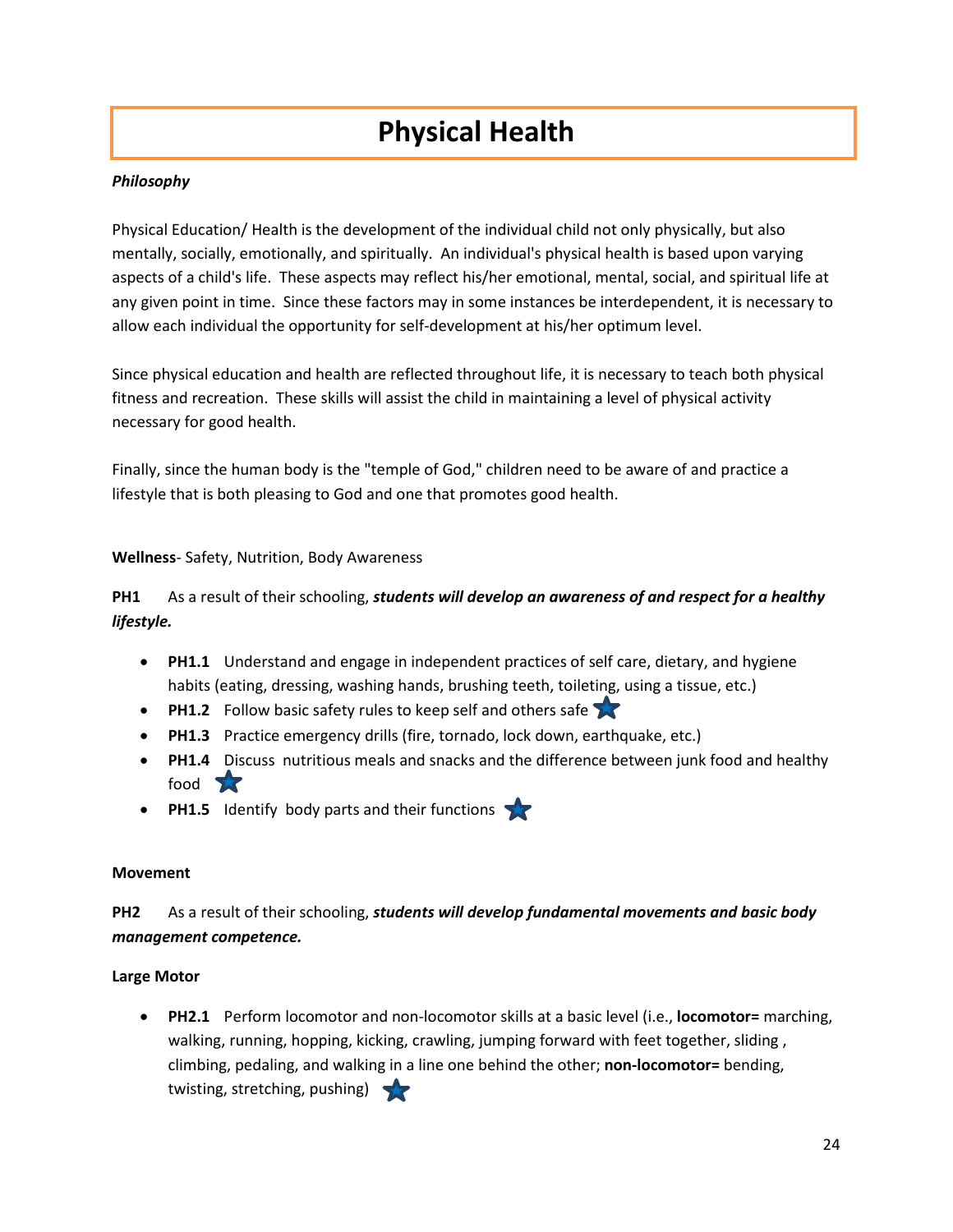- **PH2.2** Demonstrate growth in strength, flexibility, balance, endurance, and timing
- **PH2.3** Begin to manipulate objects by throwing, catching large balls with two hands, bouncing, striking, swinging, and pulling at a basic level
- **PH2.4** Demonstrate ability to alternate left and right sides of the body and cross the mid-line

#### **Fine Motor**

- **PH2.5** Show an increase of flexibility, strength, and coordination in fine motor skills (grasp, pinch, twist, turn, roll, pull, squish, pour, swipe, snip, pound, squeeze, and smooth)
- **PH2.6** Demonstrate increased dexterity and hand-eye coordination as he uses small muscles with a variety of tools (writing, drawing, using scissors, paper punches, staplers, tweezers, puzzles, etc.)
- **PH2.7** Use dominate hand and proper pencil grip (pincer grasp)

# **PH3** As a result of their schooling, *students will develop movement vocabulary and to use terminology accurately.*

- **PH3.1** Identify and use a variety of spatial relationship with objects (e.g., under, beside, and through as directed)
- **PH3.2** Follow rules for simple games and activities

## *Suggested Learning Experiences*

*PH1.2 Play "thumbs up/thumbs down." Describe safe and unsafe conditions. If it's "safe," children put their thumb up. If it's "unsafe," children point their thumbs down. This game can also be used for "healthy/unhealthy" practices, "good snacks/junk food," etc.*

*PH1.2 Listen to age-appropriate stories about the body, health, safety, foods (good nutrition), fire safety, tooth care, dental health, etc.* 

*PH1.4 Help prepare a variety of healthy snacks/meals. Talk about ingredients and good nutrition. Suggestions: fruit salad, scrambled eggs, applesauce, vegetable soup, sandwiches, "ants on a log," etc.*

*PH1.4 Create books, collages or displays with pictures of healthy/unhealthy foods.*

*PH1.5 Create life-size drawings of their own bodies and label various parts.*

*PH1.5 Play games that ask children to move various parts of their body (touch your nose, wiggle your arms, tap your foot, etc.).*

*PH2.1 (locomotor) Use various locomotive skills to move from one place to another(walking, running, galloping, jumping, hopping, crawling, sliding, rolling, marching, etc.)*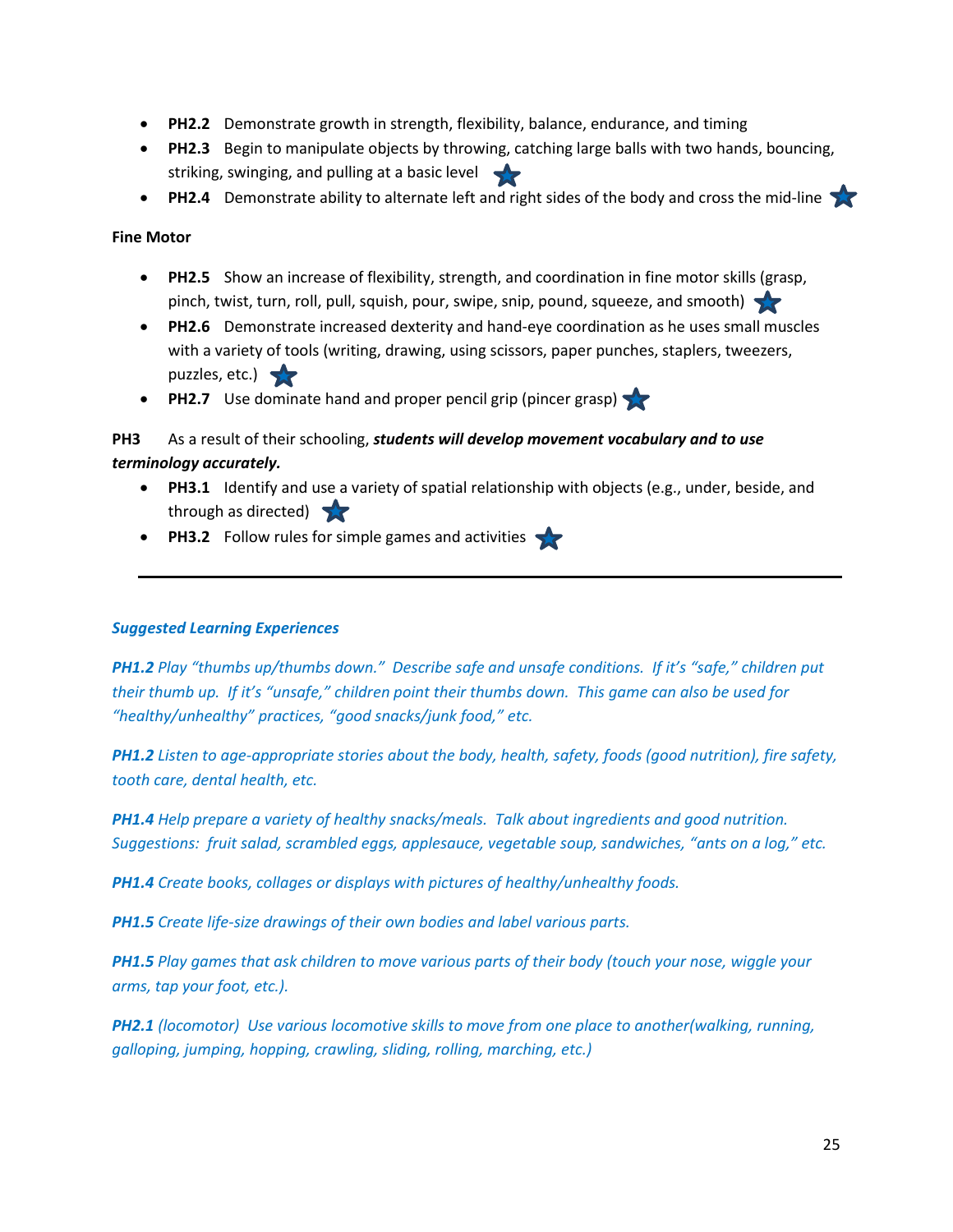*PH2.3 Throw and catch objects (catching is more difficult) such as beanbags, rings, balls of yarn, sponge balls of varying sizes. Aim at a target (basket, hoop, carton, etc.*

*PH2.4 Transfer objects between two containers placed on opposite sides of the body.*

*PH2.5 Manipulate paper punches, pinch clothespins, squeeze squirt bottles,, modeling materials. Use tweezers, eye-droppers, and tongs.*

*PH2.6 Play with stencils, lacing cards, pattern cards for pegs, beads, parquetry blocks, etc.*

*PH2.6 Go through a progressive series of cutting skills including unstructured snipping (ie. Snipping pieces of plastic straws or strips of paper), cutting within a "track," cutting on a line, and stopping at a marked point.*

*PH2.7 Help develop the pincer grasp by placing small objects into a container one by one – miniature pom poms, beans, small marshmallows, Cheerios, etc.*

*PH3.1 Maneuver through an obstacle course (up the steps, down the slide, around the cube, through the tunnel, etc.).*

*PH3.2 Play group games: "Hokey Pokey," "Looby Loo," "Simon Says," "Duck, Duck, Goose," "Follow the Leader," etc.*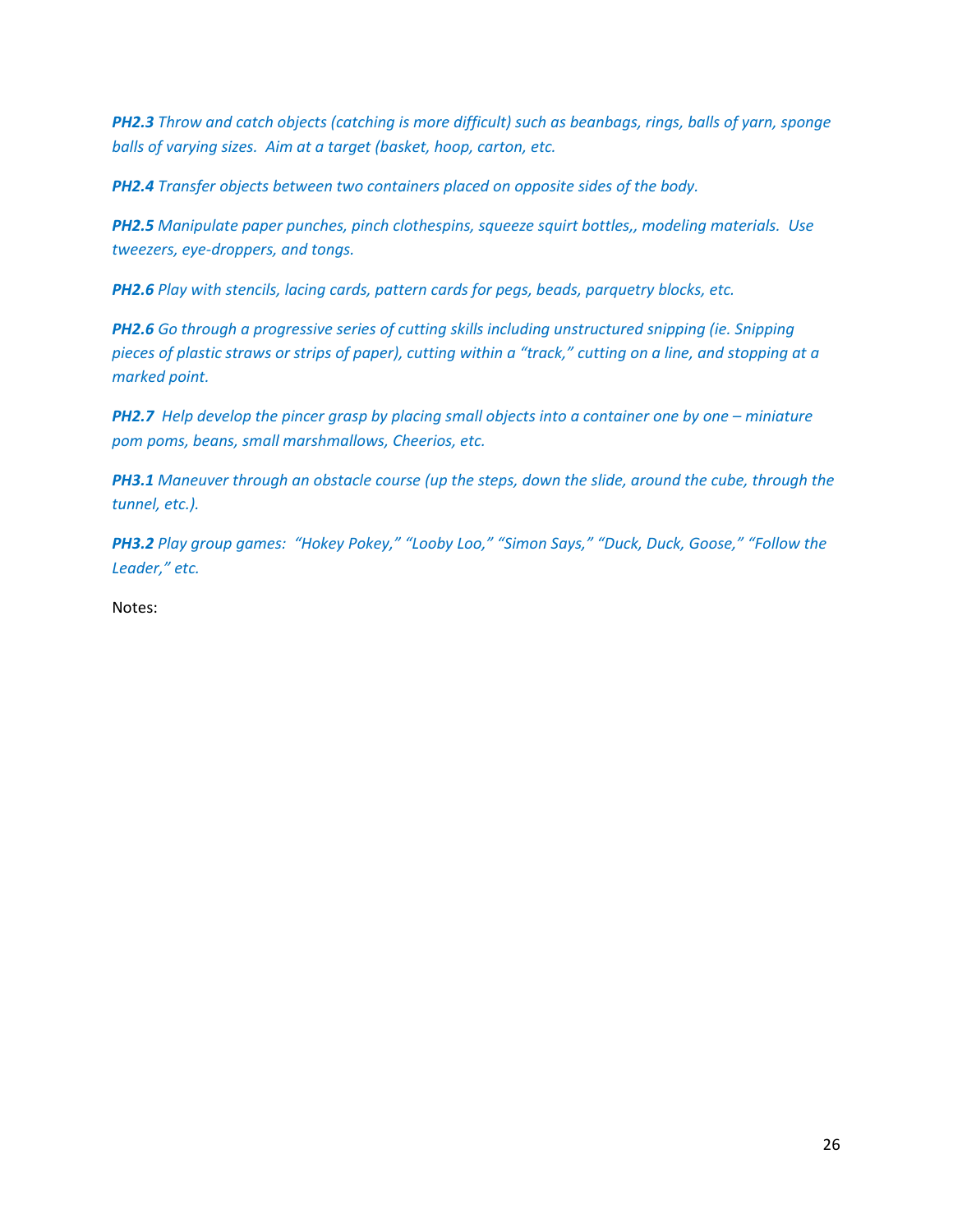# **Social/Emotional**

# *Philosophy*

The social/emotional development is designed to foster children's relationships with God, adults, and peers. God has created us to be social beings, made "in His image" to reflect His love when dealing with others. By providing environments that reflect children's developing autonomy, interests and decisions we facilitate a sense of self, problem solving, self-regulation, and initiative.

## **Self-Awareness**

# **SE1** As a result of their schooling, *students will show growth in an understanding of themselves and the person that God has created them to be.*

- **SE1.1** Describe self by using several basic characteristics
- **SE1.2** Use drawings to show understanding of self (includes body parts and symmetry)
- **SE1.3** Express and regulate a range of emotions appropriately (excitement, fear, sadness, etc.)
- **SE1.4** Show confidence in a range of abilities
- **SE1.5** Identify personal preferences, thoughts and feelings
- **SE1.6** Manage transitions and begin to adapt to a change in routines and environments
- **SE1.7** Demonstrate an eagerness and curiosity to learn about and discuss a range of topics, ideas, and tasks
- **SE1.8** Demonstrate a positive self-identify
- **SE1.9** Follow simple rules, routines, and directions
- **SE1.10** Demonstrate age appropriate independence and attention span in a range of activities, tasks, and routines
- **SE1.11** Make plans and follow through on plans
- **SE1.12** Accept responsibility for and consequences of one's own actions

## **Social Interactions**

# **SE2** As a result of their schooling, *students will show growth in an understanding of their relationships with others, including adults and peers.*

- **SE2.1** Develop relationships with peers and adults
- **SE2.2** Engage in cooperative play by sharing space, materials, conversation, and ideas
- **SE2.3** Use appropriate communication skills when expressing needs, wants and feelings
- **SE2.4** Express sympathy and empathy toward others
- **SE2.5** Talk about ways to solve or prevent problems
- **SE2.6** Resolve conflicts with peers alone or with adult intervention when appropriate
- **SE2.7** Share and take turns
- **SE2.8** Help, share, and cooperate in a group setting
- **SE2.9** Respect the rights of self and others